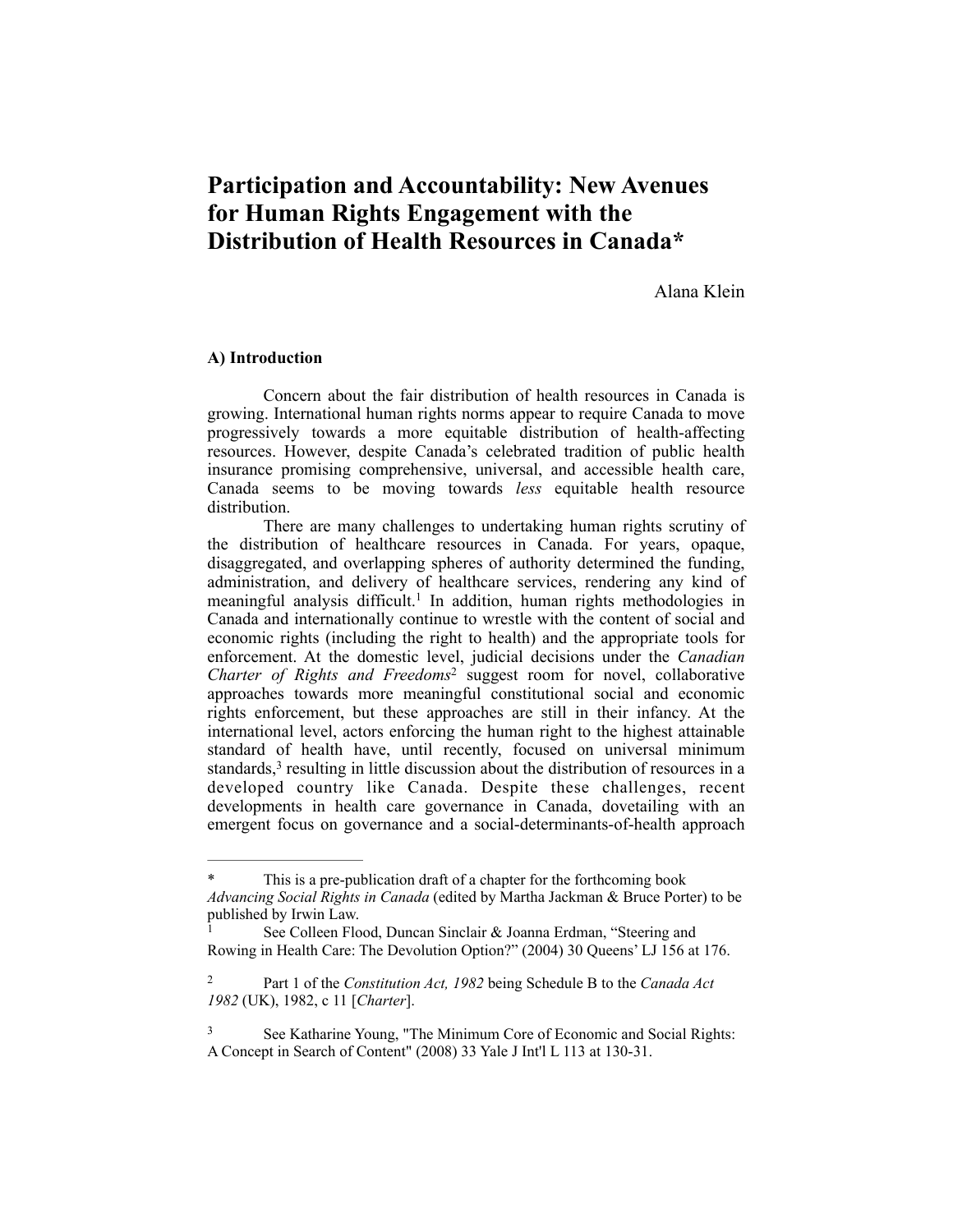to the human right to health, may, together, open new possibilities for human rights analysis of the distribution of health-related goods and services in Canada.

In this chapter, I briefly analyze three interrelated trends in health and human rights and suggest the ways in which they might open new avenues for human rights scrutiny of the distribution of health resources in Canada. First, I note that courts may be more open to enforcing social and economic rights claims where legislative frameworks exist to facilitate meaningful scrutiny. Moreover, judicial actors may be willing to encourage and shape the development of such frameworks, even where they express—as they have from time to time—anxiety surrounding their institutional capacity to direct resource allocation. Second, at the international level, institutional and scholarly conceptions of the right to health are, likewise, expanding their gaze beyond monitoring states' health policies in search of violations and towards supporting processes designed to enhance democratic self-governance in relation to health. Finally, Canadian provinces have, over the last twenty years or so, moved towards allocating health care resources at the sub-provincial regional level, relying on participation-and accountability-enhancing governance features to drive more responsive resource allocation.

However, the turn towards participatory, accountable governance processes to ensure fairer distribution of health resources may not be entirely positive. For domestic and international human rights, as well as in healthcare governance itself, the development presents promise but also, risks. The chapter concludes with a brief discussion of the ways by which the agendas of scholars and activists might be affected by the turn towards governance as a means for driving the progressive realization of the right to health.

### **B) Human rights and distribution of health resources in Canada**

The international human right to health has a clear distributive dimension. The *International Covenant on Economic, Social and Cultural Rights* (ICESCR), to which Canada is a signatory, recognizes "the right of *everyone* to the enjoyment of the highest attainable standard of physical and mental health."<sup>4</sup> Article 12(2)(d) of the ICESCR requires that states take all steps necessary for the "creation of conditions which would assure to *all* medical service and medical attention in the event of sickness."<sup>5</sup> Article  $2(2)$ of the ICESCR adds that the right to health is to be enjoyed "without discrimination," and, in particular, without discrimination based on "social

<sup>5</sup> *Ibid* at art 12(2d) [emphasis added].

*International Covenant on Economic, Social and Cultural Rights*, 16 4 December 1966, 993 UNTS 3, art 12(1), Can TS 1976 No 46 (entered into force 3 January 1976, accession by Canada 19 May 1976) [*ICESCR*] [emphasis added].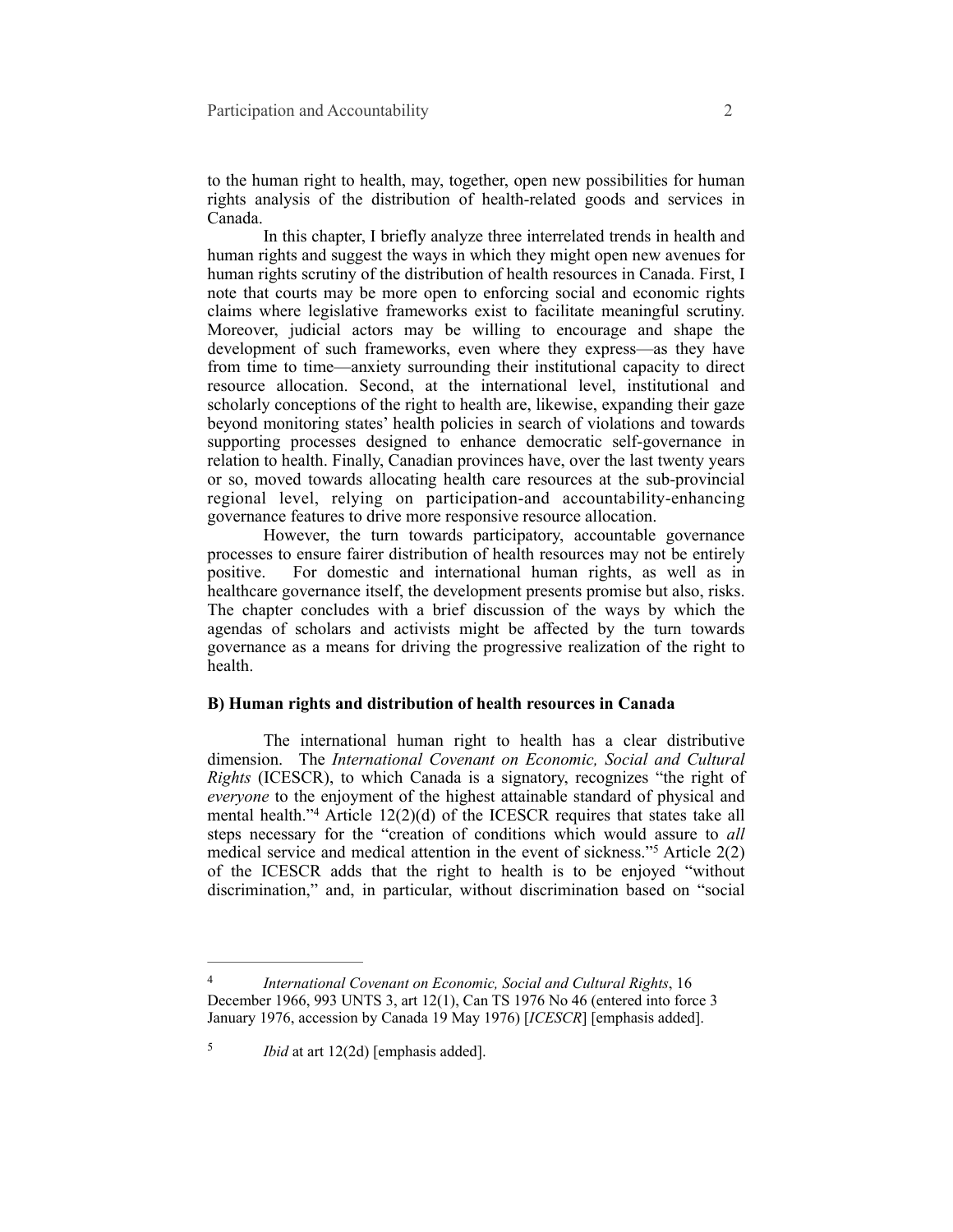origin, property, birth or other status."<sup>6</sup> The United Nations Committee on Economic, Social and Cultural Rights (CESCR) adds, in its non-binding but influential General Comment No. 14 on the Right to the Highest Attainable Standard of Mental and Physical Health, that states have a "core obligation" to, *inter alia* "ensure rights of access to health facilities, goods and services on a non-discriminatory basis, especially for vulnerable and marginalized groups" and "to ensure *equitable* distribution of all health facilities, goods and services."7

Concern over fairness in the distribution of healthcare resources in Canada is high. The *Canada Health Act* (*CHA*) promises provinces funding for medically necessary hospital and physician services on the condition that provinces do not charge people for those covered services, effectively guaranteeing a core of free health care. $8$  But the content of this core is contestable. Colleen Flood and colleagues, for example, have questioned the opaque and physician-interest-driven processes for determining procedures that qualify as medically necessary.<sup>9</sup> The set of services that ultimately qualify as medically necessary have been the subject of litigation and other critical attention.10

 *<i>Ibid* at art 2(2).

 Economic and Social Council, *Substantive Issues Arising in the* <sup>7</sup> *Implementation of the International Covenant on Economic, Social and Cultural Rights. General Comment No. 14 (2000) The right to the highest attainable standard of health*, UNCESCROR, 22nd Session, 2000, UN Doc E/C/12/2000/4 (2000) at para 43 [*General Comment No. 14*] [emphasis added].

<sup>8</sup> Canada Health Act, RSC 1985, c C-6, ss 7-12.

<sup>9</sup> Colleen Flood, Carolyn Tuohy & Mark Stabile, "What's In and Out of Medicare? Who Decides?" in Colleen Flood, ed, *Just Medicare: What's in, What's out, How we decide* (Toronto: University of Toronto Press, 2006) at 15 [Flood, Tuohy, & Stabile, *Just Medicare*].

<sup>10</sup> Martha Jackman, "Charter Review as a Health Care Accountability Mechanism in Canada" (2010) 18 Health LJ 1; Cathy Fooks & Steven Lewis, "Romanow and Beyond: a Primer on Health Reform Issues in Canada" (Ottawa: Canadian Policy Research Networks, November 2002) at 14ff, 17ff, online: CPRN [www.cprn.org](http://www.cprn.org) [Fooks & Lewis, "Romanow and Beyond"]; Government of Saskatchewan Commission on Medicare, *Caring for Medicare: Sustaining a Quality System* (Regina: Policy and Planning Branch Saskatchewan Health, 2001) at 55, online: Government of Saskatchewan [www.health.gov.sk.ca](http://www.health.gov.sk.ca) [The Fyke Commission]; National Forum on Health, *Canada Health Action: Building on the Legacy. Vol. I: Final Report* (Ottawa: Minister of Public Works and Government Services, 1997) at 7 & 13, online: Health Canada [www.hc-sc.gc.ca](http://www.hc-sc.gc.ca) [*Canada Health Action*]. See also *Ontario Human Rights Commission & Hogan et al v Ontario (Minister of Health and Long-Term Care)* (2006), 58 CHRR 317 at paras 104-5, 130, 152 & 182 [*Hogan*]; *Auton (Guardian ad litem of) v British Columbia (AG)*, 2004 SCC 78 at paras 13, 30 & 32 [*Auton*].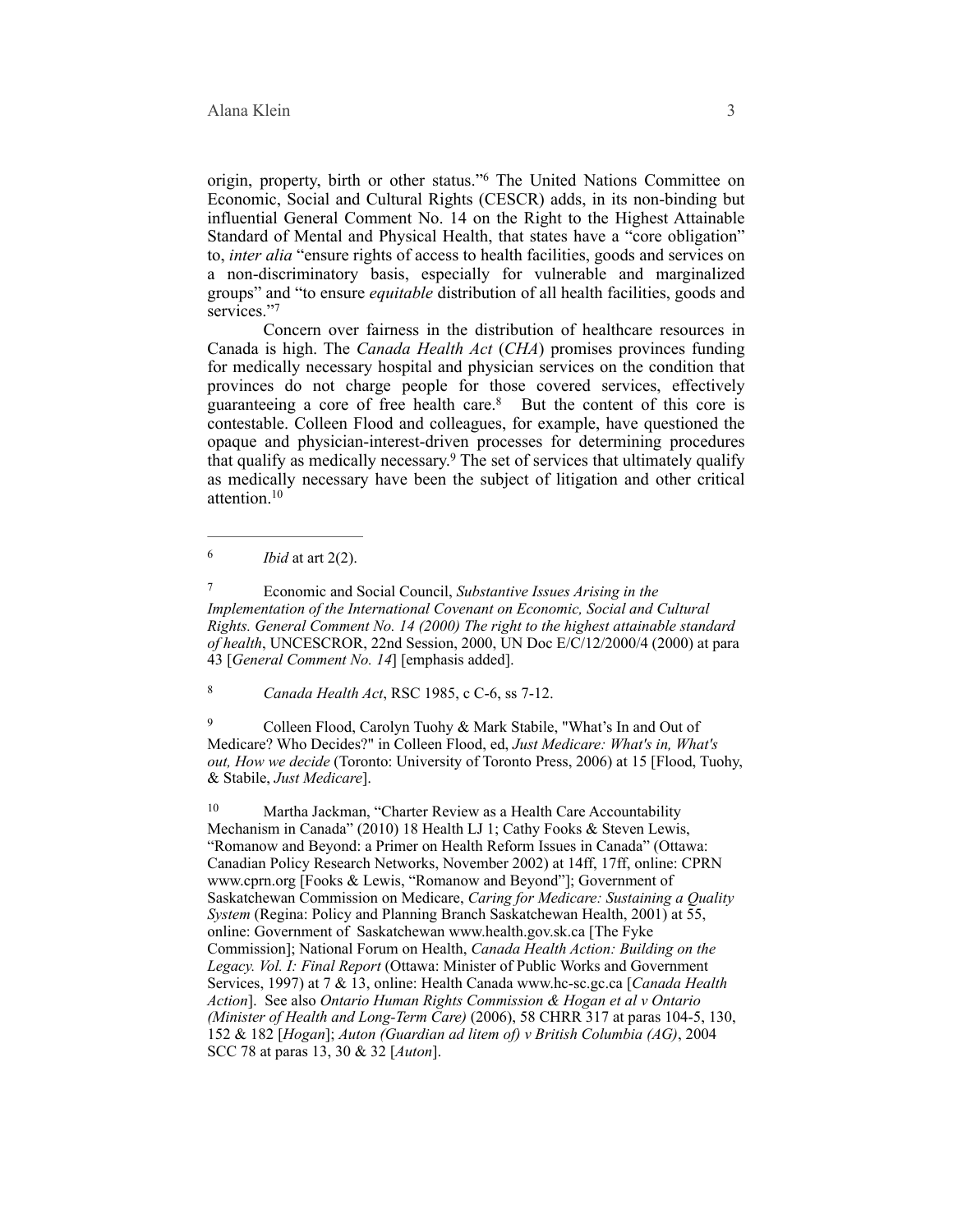Further, as suggested by both scholars and a succession of reports that investigated the state of millennium-era publicly-funded health care in Canada, <sup>11</sup> overall distribution of health care resources in Canada may be slowly growing *less* equitable as a greater proportion of health services used by Canadians falls outside the ambit of the *Canada Health Act*'s user fee ban. For example, mental health care, palliative care, post-acute care, home care, and pharmaceuticals, among numerous other services, are increasingly relied upon, yet their accessibility is not assured by the *Canada Health Act*'s user fee ban.<sup>12</sup> These non-*CHA*-covered health services are funded (or not) at provincial discretion. The related question about the relationship between health care services and social determinants of health raises similar difficulties, as the *CHA* generally addresses curative and not preventative care.<sup>13</sup> In addition, wait times and other non-financial barriers to access have

<sup>&</sup>lt;sup>11</sup> See for example Vandna Bhatia, "Social Rights, Civil Rights, and Health Reform in Canada" (2010) 23 Gov 37 at 44, 49, 53 & 54 (this user fee ban under the CHA effectively prohibits service providers from charging fees for governmentinsured services) [Bhatia].

<sup>&</sup>lt;sup>12</sup> See for example The Fyke Commission, above note 10 at 34 (discussing palliative care in the Canadian Health Care System); *Canada Health Action*, above note 10 at 8 & 14 (discussing post-acute care in the Canadian Health Care System); Carol Donovan, "Overview of Policy Issues in Finding and Financing Home and Community Care" (Presentation delivered at the Home and Community Care Policy Meeting, Health Canada, Toronto, 2000) (discussing home care in the Canadian Health Care System); Fooks & Lewis, "Romanow and Beyond," above note 10 at 9 (discussing pharmaceuticals and mental health care in the Canadian Health Care System).

See Carolyn Hughes Tuohy, "The Hedgehog and the Fox: Glouberman and 13 Marmor on 'Healthy Public Policy'" (2007) 2:1 Health Economics, Policy and Law 107 at 107 & 110 (defining social determinants of health as "that broad set of socioeconomic factors well beyond the purview of health care systems, strikingly correlated with socio-economic status, that influence the health of populations").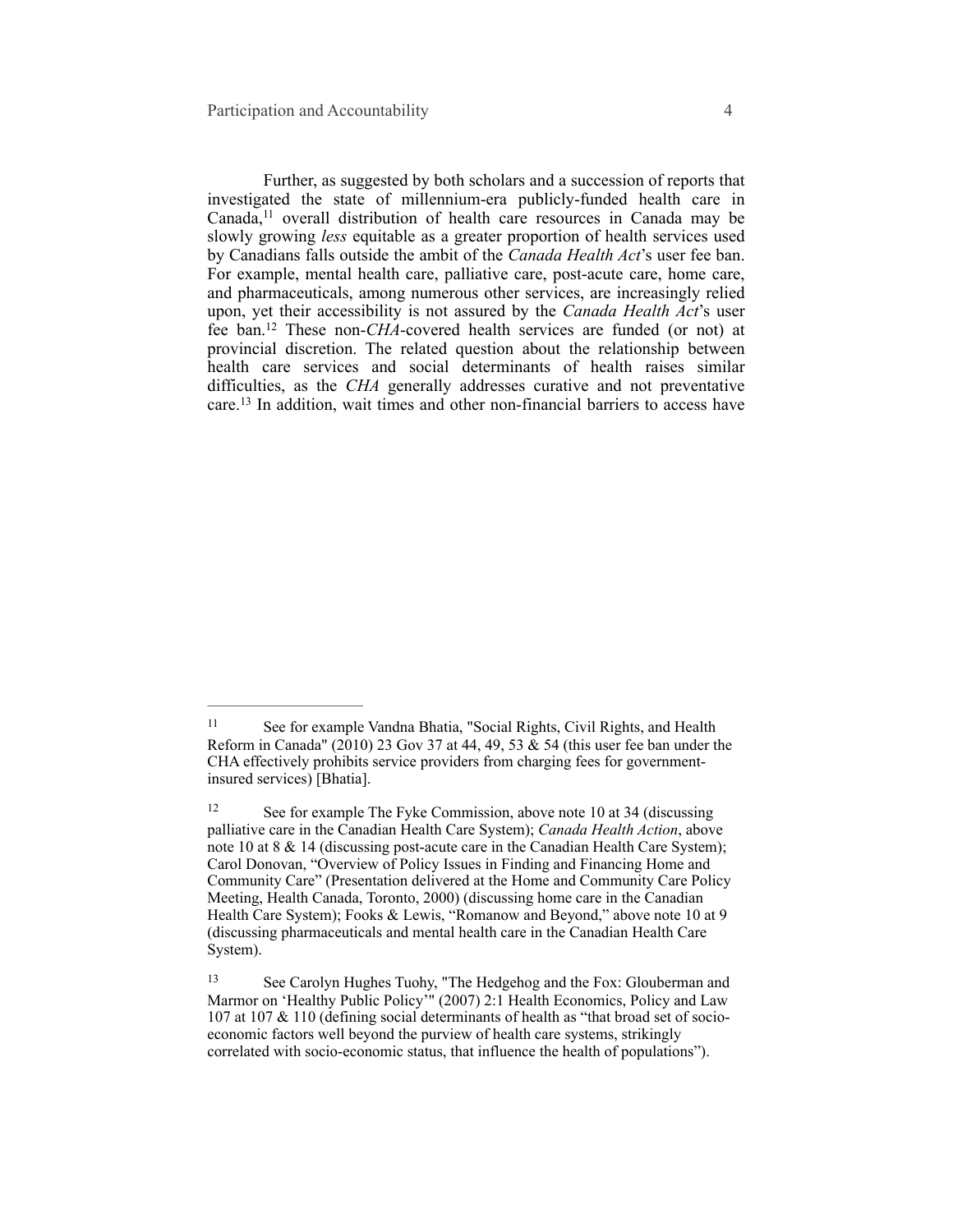received increasing attention, particularly following the wave of reports on publicly funded health care in Canada. 14

In this context, it is fair to conclude that the introduction of the singlepayer model only initially moved towards equalizing the distribution of health care resources in Canada. When the *CHA* was introduced, health care resources were understood as being comprised almost entirely of hospital and physician services and all such services were provided at no cost to the user. But over time, a greater proportion of health-related expenditures have come from supplementary insurance plans or out- of- pocket payments for services that fall outside the *CHA*, particularly for those with chronic illness and disabilities. Vandna Bhatia calls this the failure of governments to expand Medicare to include the large and growing number of services that fall outside its ambit a "passive policy drift," arguing persuasively that it has called into question the solidarity claims of Medicare's advocates.<sup>15</sup> Certainly, it has become increasingly difficult to claim that health care distribution is driven by need rather than ability to pay.

Finally, an overarching concern in each of these areas is accountability: overlapping and unclear lines of responsibility for decisions affecting the provision of health services have made it difficult to identify the goals of health-related spending, whether decisions are achieving desired goals, and who is responsible where they do not.<sup>16</sup> Meanwhile, the internationally recognized human right to health demands progress towards needs-based health resource distribution. Neither the Canadian and Provincial/

Commission d'étude sur les services de santé et les services sociaux, 14 *Emerging Solutions. Report and Recommendations* (Québec: Government of Quebec, 2000) at 2, 6, online: CPRN [www.cprn.org](http://www.cprn.org) [The Clair Commission Report]; Fooks & Lewis, "Romanow and Beyond," above note 10 at 18; The Fyke Commission, above note 10 at 35; *Canada Health Action*, above note 10 at 5; Ontario Health Services Restructuring Commission, *Looking Back, Looking Forward. A Legacy Report* (Toronto: The Ontario Health Services Restructuring Commission, March 2000) at 2ff.; Premier's Advisory Council on Health, *A Framework for Reform* (Edmonton: Premier's Advisory Council on Health, Government of Alberta, December 2001) at 4, online: Legislative Assembly of Alberta www.assembly.ab.ca [The Mazankowski Report]; Premier's Health Quality Council, *Health Renewal* (Saint John, The Premier's Health Quality Council, Government of New Brunswick, 2002); Senate, Standing Committee on Social Affairs, Science and Technology, *The Health of Canadians- the Federal Role. Volume Six: Recommendations for Reform* (Ottawa: Government of Canada, 2002) at 10 & 11, ch 5, online: Parliament of Canada www.parl.gc.ca [The Kirby Report].

<sup>&</sup>lt;sup>15</sup> See Bhatia, above note 11, at 46 (observing that "the burden [of the growing private component of health care] is heaviest for those who were the most vulnerable: the very sick or those with chronic illnesses, many of who are on fixed incomes and lack supplementary insurance).

See for example Timothy Caulfield & Nola Ries, *Accountability in Health* <sup>16</sup> *Care and Legal Approaches* (Ottawa: Canadian Policy Research Network, Document 28717, May 4 2004) at 7, online: CPRN www.cprn.org.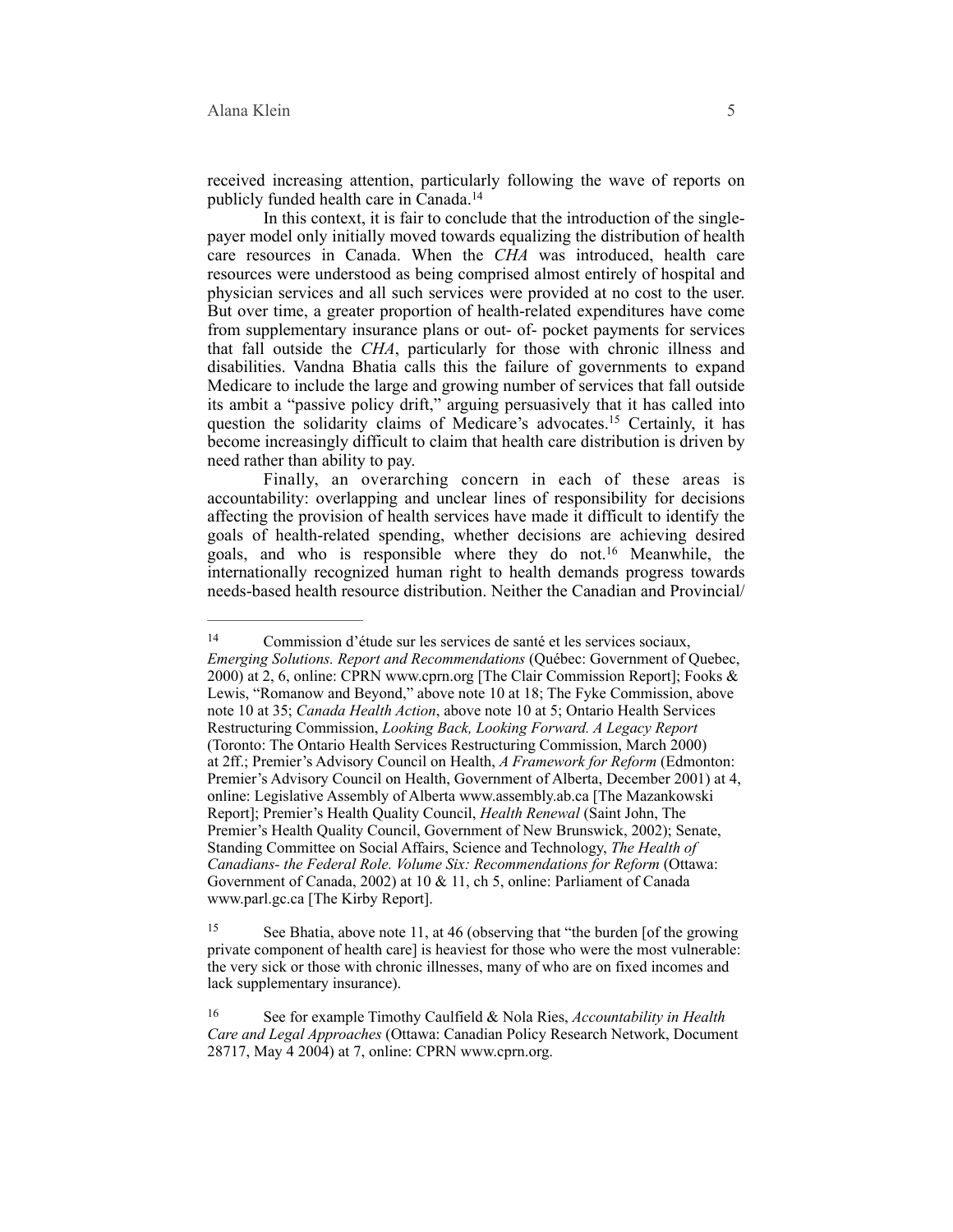Territorial governments nor the bodies charged with human rights monitoring and enforcement—judges, UN bodies, human rights commissions—have adequately addressed the requirements of equitable distribution in terms of human rights.

### **1) Domestic-level judicial scrutiny of health care allocation**

At the domestic level, judges have been somewhat cautious about intervening in what they may consider to be legislative and policy decisions about health care allocation challenged under the *Charter* or provincial human rights legislation. In challenges to health care distribution decisions under section 15(1) guarantee of equality and section 7 guarantees of life and security of the person, the Supreme Court has affirmed the constitutional guarantee of non-discriminatory access to publicly funded health services.<sup>17</sup> The Court has also affirmed a right against state interference with individual health-seeking behavior.<sup>18</sup> The reasonableness of government decisions in relation to allocation, however, has not yet been subjected to meaningful *Charter* scrutiny.

The high-water mark in challenges to health allocation under section 15 (1) of the *Charter* is the decision in *Eldridge v British Columbia (Attorney General).* In that case, the Supreme Court held that a provincial government's failure to provide sign language interpretation where necessary to ensure equal access to health care violated the constitutional equality guarantee enshrined in section 15(1) of the *Charter*.<sup>19</sup>

By 2004, the Supreme Court appeared to circumscribe somewhat the reach of *Eldridge* in the context of healthcare priority-setting. In *Auton (Guardian ad litem of) v British Columbia*, a unanimous Court held that failure to provide a particular behavioral treatment to children with autism did not violate the Charter's equality guarantee.<sup>20</sup> The Court reasoned that section 15 (1) protected only equal access to benefits "provided by law;" since the province had decided not to fund the service sought by the appellants, there could be no discrimination.<sup>21</sup> The Supreme Court in *Auton* did go on to preclude funding decisions with a "discriminatory purpose, policy or "discriminatory purpose, policy or effect." $22$  This decision set a high threshold for discrimination in health care

- <sup>19</sup> *Eldridge*, above note 17.
- <sup>20</sup> *Auton*, above note 10.
- *Ibid* at para 46. <sup>21</sup>
- *Ibid* at para 41. 22

*Eldridge v British Columbia (AG)*, [1997] 3 SCR 624 [*Eldridge*]. <sup>17</sup>

<sup>&</sup>lt;sup>18</sup> *Auton, above note 10 at para 46; <i>Chaoulli v Quebec (AG), 2005 SCC 35* [*Chaoulli*]; *Canada (AG) v PHS Community Services Society*, 2011 SCC 44.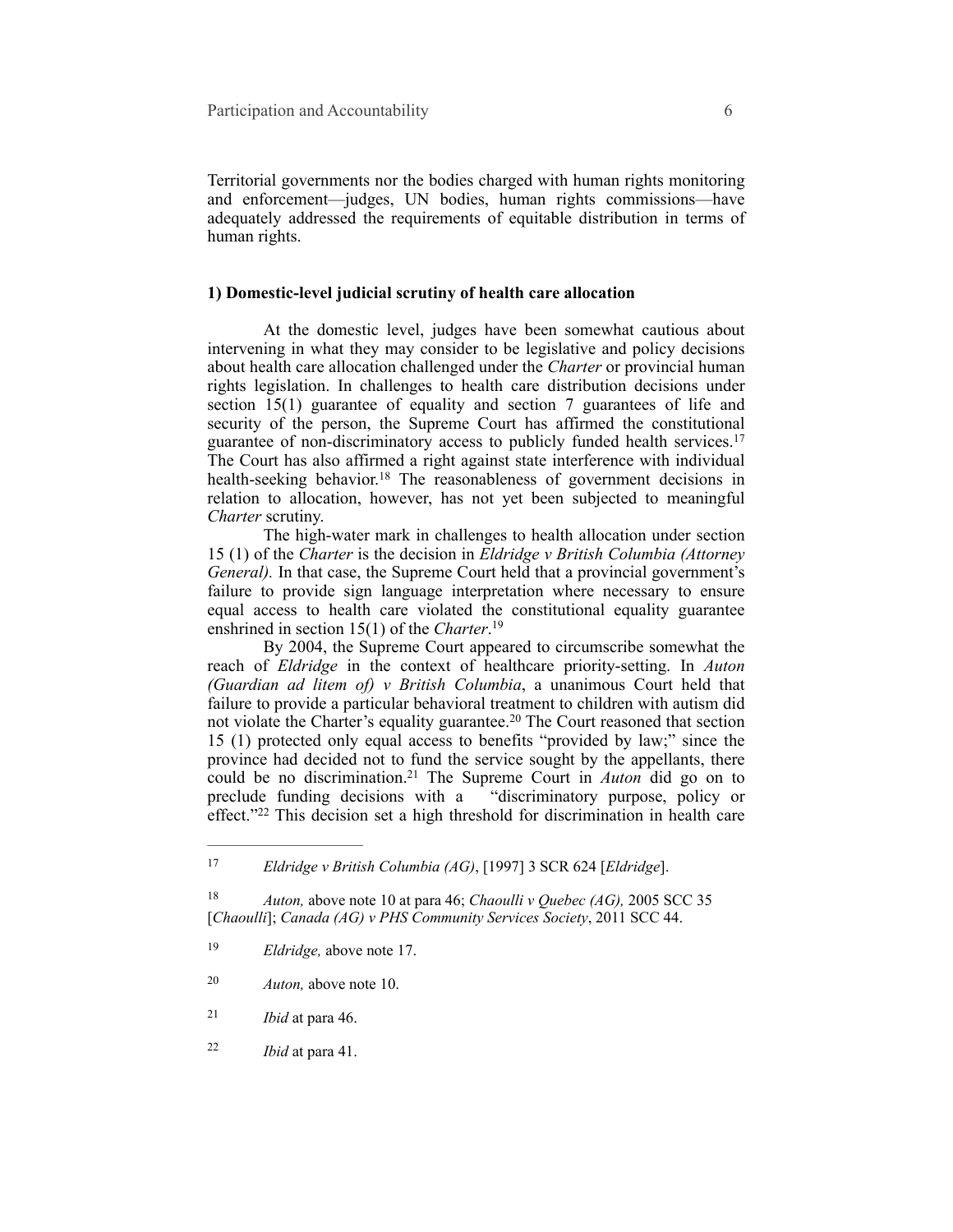funding allocation decisions, however: absent a "readily identifiable" discriminatory purpose or policy, an allocation decision could generally only be considered discriminatory where it failed to comport with the overall scheme of its own governing legislation.<sup>23</sup> Since the federal and provincial laws establishing public health care in Canada create only a partial-coverage scheme, the exclusion of some treatments from coverage would not engage the equality right. The decision appears, at first blush, to narrow the scope for scrutiny of discriminatory impact in health care allocation.<sup>24</sup>

However, the insistence in *Auton* that section 15 is not engaged by health service funding allocation decisions because such funding is discretionary seems somewhat at odds with section 15 jurisprudence. In *Gosselin v Quebec,* for example, the Court scrutinized a legislative exclusion from benefits more closely than it did in *Auton*.<sup>25</sup> Gosselin was a challenge to a law that denied full welfare benefits to people under thirty who failed to participate in a workfare program. The Court did not follow the *Auton* logic that the choice to exclude people under thirty who failed to participate in workfare meant that there was no benefit provided to them by law, and, thus, no basis for a claim of discrimination. Instead, the analysis progressed further to consider whether the scheme was discriminatory in substance. Ultimately, the court held that there was no discrimination on the basis that the denial affirmed the dignity of those under thirty by underscoring the legislature's confidence in their ability to work for a living. Perhaps the *Auton* Court's refusal to engage in substantive consideration of effects-based discrimination in the context of health care allocation decisions reflects a generalized anxiety around judicial review of health care allocation.

Moreover, and perhaps more importantly for the purposes of this discussion, *Auton* might have been understood with reference to the dialogical relationship between *Charter* and legislative norms. Commenting on *Auton*, Greschner and Lewis suggest that courts can play a role in in encouraging more evidence-based allocation and in signaling problems with governmental decision-making. Specifically, they suggest that courts should demand that governments consider the nature of the condition, the effectiveness of treatment, and cost in making allocation decisions in order to encourage better transparency and rationality in health care allocation decisions.26

The dynamism that Greschner and Lewis call for is reflected somewhat the judicial scrutiny of health resource allocation under section 7 of the *Charter*. Although at first glance, recent section 7 jurisprudence might

<sup>&</sup>lt;sup>23</sup> *Ibid* at para 42.

See Mel Cousins, "Health Care and Human Rights after *Auton* and *Chaoulli*" 24 (2009) 54:4 McGill LJ 717 [Cousins]; Martha Jackman, "Health Care and Equality: Is there a Cure?" (2007) 15 Health LJ 87 [Jackman, "Health and Equality"].

*Gosselin v Quebec (AG)*, 2002 SCC 84 [*Gosselin*]. <sup>25</sup>

Donna Greschner and Steven Lewis, "Auton and Evidence-Based Decision- <sup>26</sup> Making: Medicare in the Courts" (2003) 82 Can Bar Rev 501 at 523 & 525.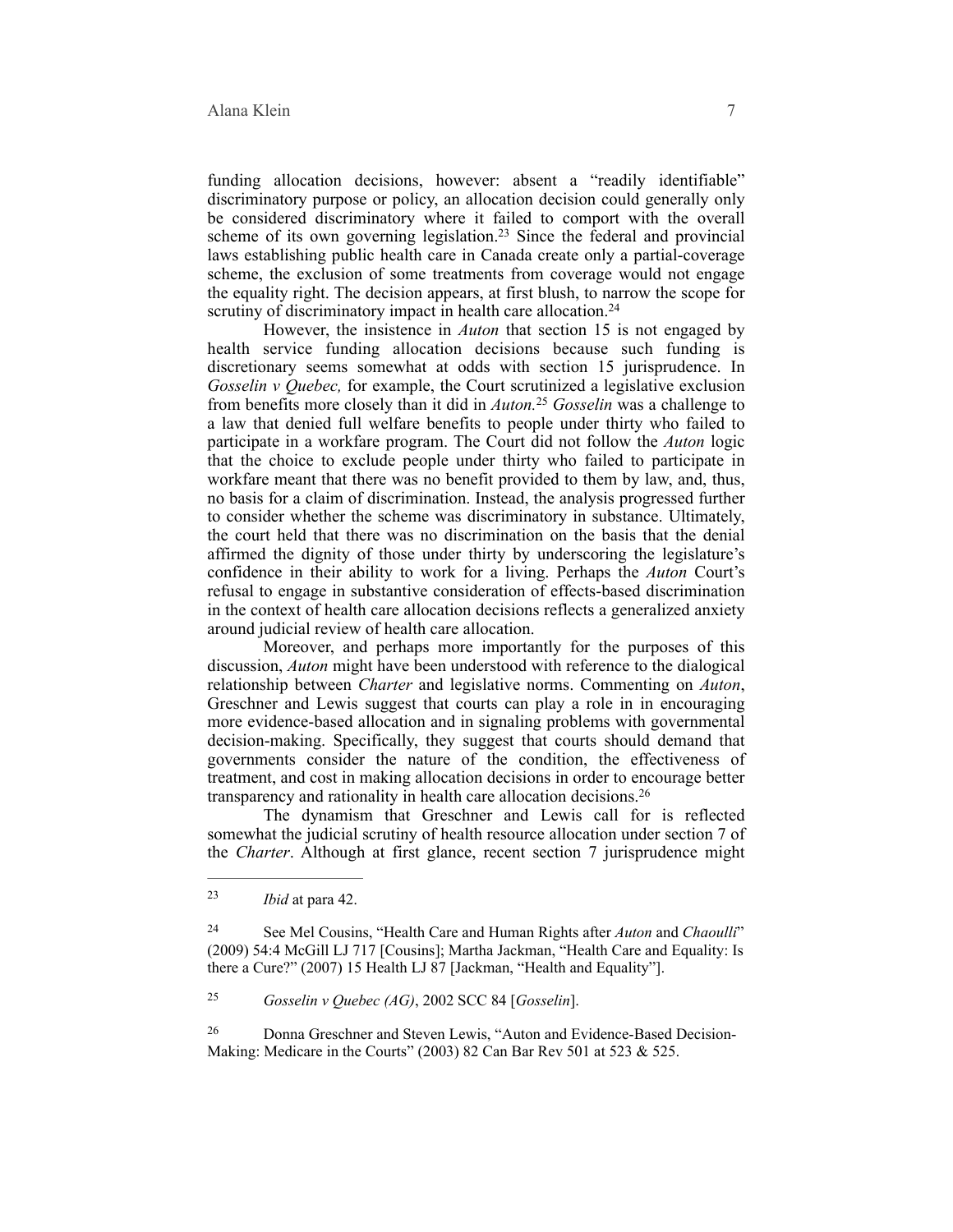appear to support a move towards a free-market rather than a redistributive agenda, it also reflects judicial willingness to demand government accountability in relation to health policy and finance. For example, in *Chaoulli v Quebec (Attorney-General)<sup>27</sup>* the Supreme Court accepted, by a four-to-three majority, that a provincial prohibition on obtaining private health insurance for publicly insured services violated the *Quebec Charter of Human Rights and Freedoms*' "right to life, and to personal security, inviolability, and freedom."<sup>28</sup> Three of the majority judges also ruled that the prohibition violated the similar life and security of the person guarantee enshrined in section 7 of the Canadian *Charter*. The government had defended the legislation as a means of protecting the public system. The majority reasoned that the insurance ban, in conjunction with excessive wait times for covered services in the public system, forced Quebeckers onto unduly long wait lists, thus compromising their ability to attend to their own health needs. While *Chaoulli* can be criticized for unjustifiably supporting a negative-rights vision of the constitution,<sup>29</sup> it might also be understood as call for better accountability.<sup>30</sup> The majority of the Court relied on the notion that the private insurance ban was unnecessary because some jurisdictions managed to have thriving public health systems without it. Many scholars, however, disagreed with the Court's appreciation of the facts on this point.<sup>31</sup>

This paper proposes that a legislative framework geared towards providing more meaningful accountability in relation to legislatively-set goals might generate judicial forbearance where policies are demonstrably moving towards those goals and may, indeed, help justify a discrimination claim where policies are failing to achieve them. For example, a legislative requirement to assess whether the exclusion of under-thirties from welfare, in

<sup>29</sup> See Sujit Choudhry, "Worse than Lockner?" in Colleen Flood, Kent Roach  $\&$ Lorne Sossin, eds, *Access to Care, Access to Justice: The Legal Debate over Private Health Insurance in Canada* (Toronto: University of Toronto Press, 2005) at 75 [*Access to Care, Access to Justice*].

<sup>30</sup> See for example David Hadorn, "The Chaoulli Challenge: Getting a Grip on Waiting Lists" (2005) 173:3 Can Med Assoc J 271 (the author suggests that Chaoulli be viewed as an encouragement to develop objective criteria for the limits of what public health care might guarantee).

 See Martha Jackman, "The Last Line of Defence for [Which?] Citizens: 31 Accountability, Equality and the Right to Health in *Chaoulli*" (2006) 44 Osgoode Hall LJ 349 at 357; Hamish Stewart, "Implications of *Chaoulli* for Fact-Finding in Constitutional Cases" in *Access to Care, Access to Justice,* above note 29 at 211; Charles G Wright, "Different Interpretations of 'Evidence' and Implications for the Canadian Healthcare System" in *Access to Care, Access to Justice*, above note 29 at 223 (all criticizing the Supreme Court's failure to attend to expert evidence justifying the insurance ban, Wright calling it "utterly inexplicable").

*Chaoulli*, above note 18. 27

<sup>&</sup>lt;sup>28</sup> *Charter of Human Rights and Freedoms*, RSQ c C-12, s 1.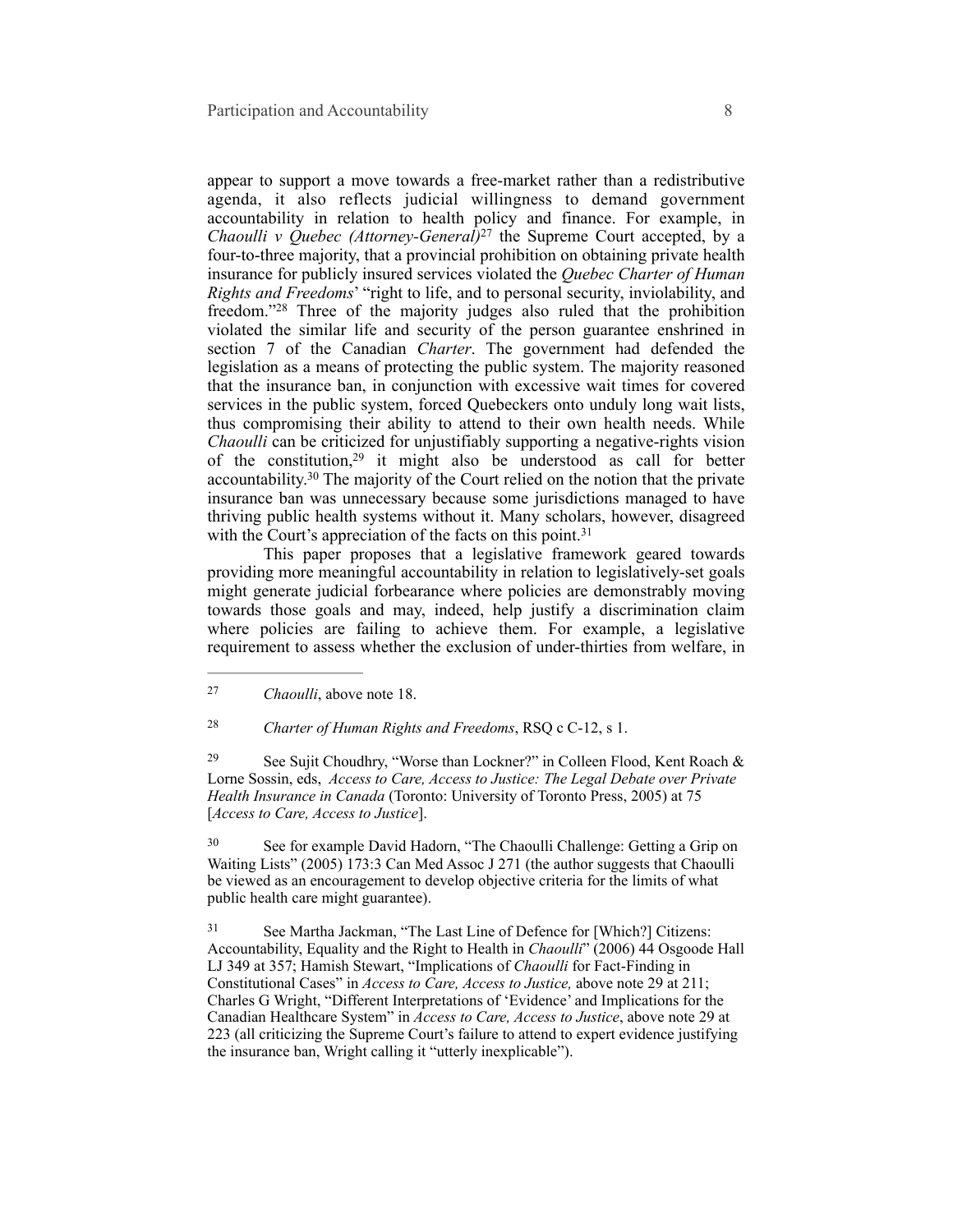fact, resulted in better integration into the work force might have prevented courts from accepting the government's bare assertion in *Gosselin*. Similarly, a legislative framework providing for accountability between measures like the private insurance ban and the government's ability to provide a universal, accessible health care system might have made it more difficult for the court to consider the ban as arbitrary.

Distribution-related questions have been more squarely addressed under human rights legislation, where legislation has supported a requirement of government accountability.<sup>32</sup> For example, in *Ontario Human Rights Commission & Hogan et al v Ontario*, claimants argued that the removal of sex reassignment surgery (SRS) from the list of medical services covered under the province's health insurance scheme discriminated on the basis of both sex and disability.<sup>33</sup> The Ontario Cabinet, in the late 1990s, was engaged in a "tightening and modernization" process designed to save the province \$50 million a year in health care. Although the service cost the government only \$123,891.81 per year, the Ontario Cabinet removed SRS and a number of other services from the schedule of publicly insured benefits. A number of SRS recipients challenged the removal.

Ontario human rights legislation shifts the burden to the respondent to justify any actions that create effects-based discrimination on prohibited grounds of race, ancestry, place of origin, colour, ethnic origin, citizenship, creed, sex, sexual orientation, age, marital status, family status or disability."34 An alleged discriminator must thus explain why a rule or measure with discriminatory effects is reasonable and *bona fide* in the circumstances and show that the respondent cannot accommodate the claimant without incurring undue hardship. $35$  This arguably represents a broader equality protection than is available under section 15 (1) of the *Charter*. Finally, the state action requirement that was used as the basis for denying the applicability of equality analysis under the *Charter* in *Auton* is absent here: the equality guarantee applies to all "services, goods and facilities," publicly or privately delivered.<sup>36</sup> The result is that the analysis under the *Ontario Human Rights Code* proceeds quickly to an examination of the reasonableness and *bona fides* of the rule or decision.

What is interesting about the *Hogan* decision is that both the majority and the dissenting judges went on to examine, and disagree on, whether the processes of de-listing rendered that decision reasonable and *bona fide* in the

*Human Rights Code*, RSO 1990, c H 19, ss 1, 11 [*Human Rights Code*]. <sup>34</sup>

 *British Columbia (Public Service Employee Relations Commission) v British* <sup>35</sup> *Columbia Government and Service Employees' Union (BCGSEU)*, [1999] 3 SCR 3 at para 22.

*Human Rights Code,* above note 34. 36

Cousins, above note 24 at 732. <sup>32</sup>

<sup>&</sup>lt;sup>33</sup> *Hogan,* above note 10 at para 3.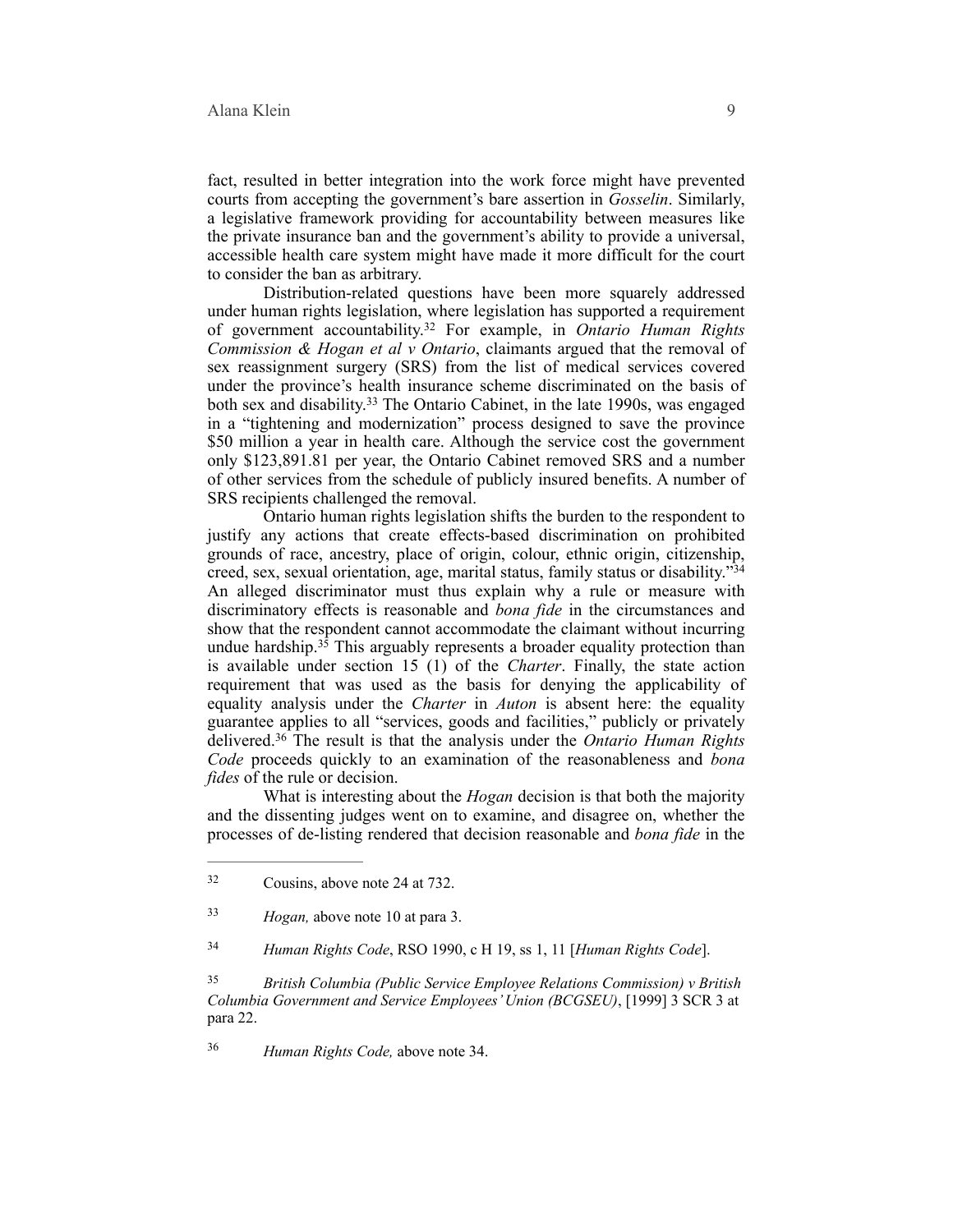circumstances. The majority held that since de-listing was a cabinet decision, no justification was required, $37$  effectively undermining the impact of the shift of the justificatory burden to the government. In any event, it held, there was sufficient evidence to suggest that sex reassignment surgery was not "money well-spent."<sup>38</sup> The majority supported this view mainly with reference to the statements of Dr. Dickey who, ironically, was an expert witness for the claimants and one of the primary supporters of maintaining SRS on the schedule of insured services.<sup>39</sup> Dr. Dickey had conceded that not everyone was always satisfied with the results of SRS, and that some people with gender identity disorder, "go away and learn to live with it."<sup>40</sup> The majority declined to attribute any weight to the "turbulent political wrangling" that surrounded the delisting. $41$  It also rejected the contention that the de-listing had taken place without sufficient consultation with the Ontario Medical Association, Gender Identity Disorder Specialists, and the transsexual community.

The dissent had a different appreciation of the facts. It found little reason to question the effectiveness of SRS for people with the most profound Gender Identity Disorder.<sup>42</sup> More important for the present purposes, however, was the dissenting judge's attention to processes of delisting. At the time the decision to de-list was made, the dissenting judge determined that there was no evidence that the government had any medical, policy, or budgetary rationale, or any other non-discriminatory reason for this decision. $43$  She also placed heavy emphasis on the fact that while other delisting decisions were made pursuant to a "tightening and modernization review" process that included extensive consultation with medical experts and publicity on the Ministry of Health's website, de-listing of SRS was undertaken without any meaningful consultation.<sup>44</sup> In her view, the "way in

- *Ibid* at para 62. <sup>39</sup>
- <sup>40</sup> *Ibid* at para 105.
- <sup>41</sup> *Ibid* at para 108.

<sup>42</sup> *Ibid* at para 260 (" ... it is a legitimate, international, medically-recognized, effective, non-cosmetic treatment of longstanding for transsexuals who have the most profound [gender identity disorder]").

*Ibid*. <sup>43</sup>

*Ibid* (indicating that the delisting of SRS was not accompanied by the same level of consultation as other delisting of services, due to a discriminatory and arbitrary decision-making process; in light of the seriousness of this disability, there was "no medical, policy or budgetary rationale, or any other non-discriminatory reason for this decision").

*Hogan,* above note 10 at para 109. <sup>37</sup>

*Ibid* at para 105. <sup>38</sup>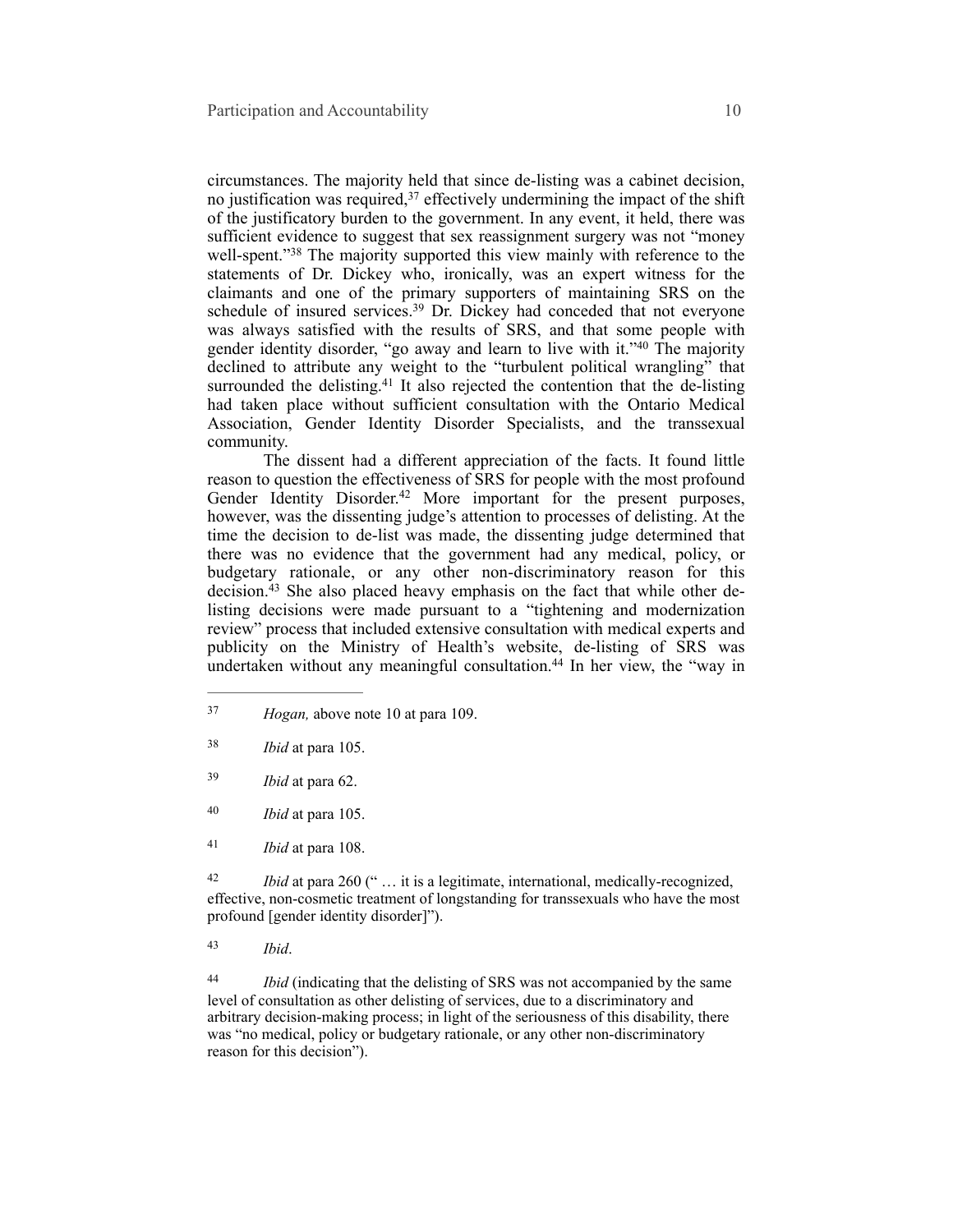which sex reassignment surgery was de-listed was so reckless, particularly when compared to the way in which other services were reviewed and delisted at the same time, that it constituted an abuse of power. $145$  The decision was taken in bad faith and, as a result, constituted direct discrimination.

The *Hogan* story, and most notably the dissent's attention to processes surrounding allocation decisions, suggests that legislative or judicial demands for better transparency and consultation may helpfully play a role in addressing power relations in determination of health policy, and particularly decisions affecting the distribution of resources.<sup>46</sup> In a context where governments are required to justify health care decisions with reference to standards for participation and accountability, these power relations might be more open to judicial scrutiny than when the focus is on the substance of the decision alone.

Take, for example, the decision to delist hearing aid evaluations in Ontario, which was considered by the Ontario Superior Court in *Shulman v College of Audiologists and Speech Language Pathologists of Ontario*.<sup>47</sup> In that case, Perdu J determined that the delisting did not violate section 15 of the *Charter*, reasoning in much the same way as the Chief Justice in *Auton* that the ambit of the equality guarantee was limited to equal access to existing services and could not affect the scope of those services.<sup>48</sup> Justice Perdu stated that "in delisting hearing aid evaluations and re-evaluations, the hearing impaired are treated no differently from others who must pay for medications, maintenance of their prosthetic devices, wheelchairs, and or eyeglasses."<sup>49</sup>

This decision has been criticized, like *Auton*, for relying on formal, decontextualized conceptions of equality.<sup>50</sup> As Jackman has pointed out, the de-listing of hearing aid evaluations would clearly have a disproportionately adverse effect on the health and well-being of people with impaired hearing,<sup>51</sup>

<sup>&</sup>lt;sup>45</sup> *Ibid* at para 444.

See Martha Jackman, Commission on the Future of Health Care in Canada, 46 *The Implications of Section 7 of the Charter for Health Care Spending in Canada, Discussion Paper No. 31* (Ottawa: Health Canada, 2002) at 13 (arguing that section 7 of the *Charter* demands, *inter alia*, that policy and regulatory decision-making regarding allocation of health care resources must be made with adequate involvement of those whose fundamental interest are affected, and with particular attention to those lacking in resources and influence).

 <sup>[2001]</sup> OJ No 5057 (Sup Ct). <sup>47</sup>

*Ibid* at para 106. <sup>48</sup>

*Ibid* at para 34. 49

<sup>50</sup> See for example Jackman, "Health and Equality", above note 25 at 111.

*Ibid* at 110. 51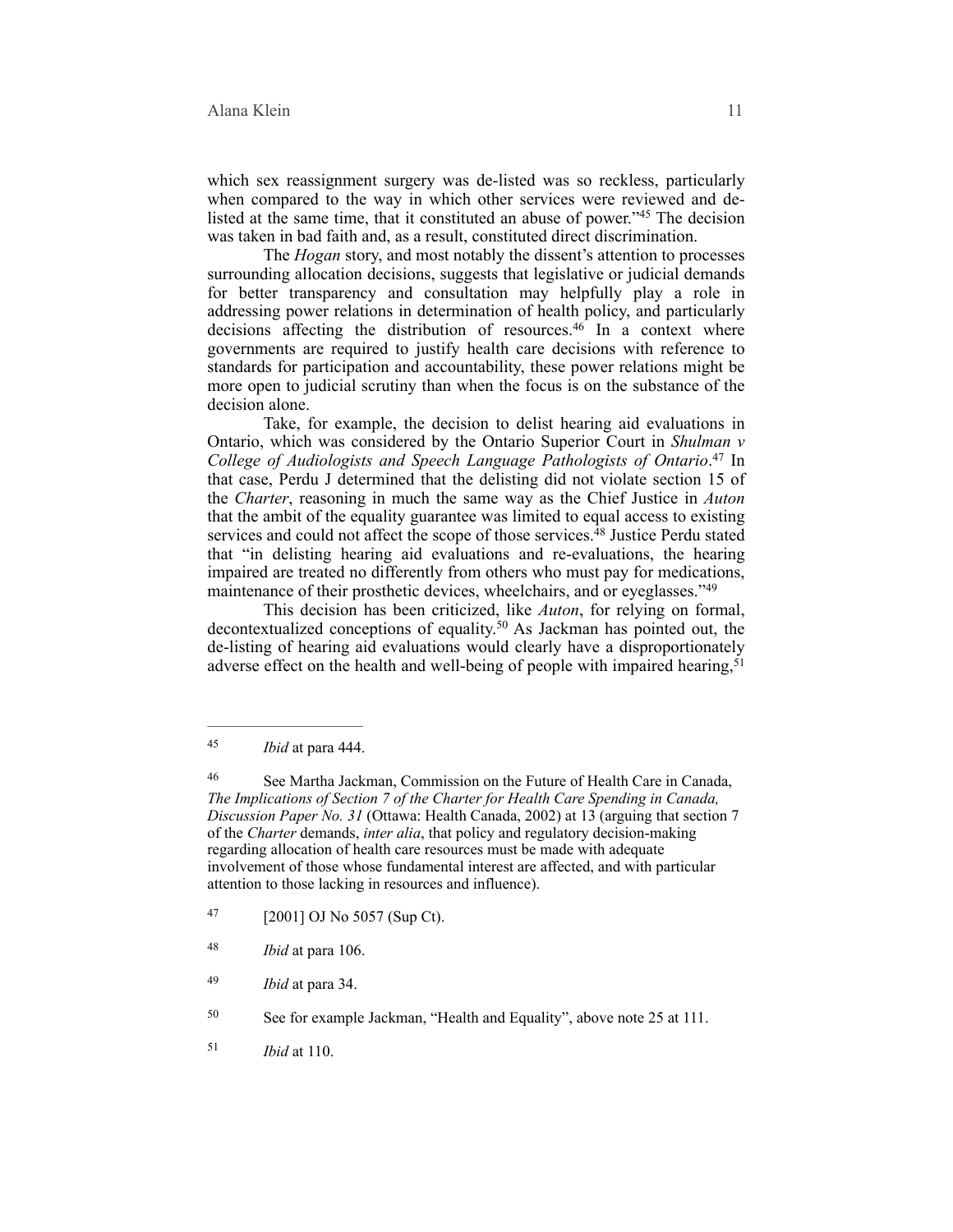who are also more likely to be poor.<sup>52</sup> One solution to this problem is to urge, as Jackman and others rightfully have, a return to a meaningful application of substantive equality standards in judicial interpretations in section 15 analyses.<sup>53</sup> Another way to address the delisting process and its failures is to ensure that the groups most affected by delisting decisions are better represented, account for, and responded to. As suggested below, the seeds for such a legislative context are emerging in relation to health resource distribution in Canada.

### **2) International-level monitoring of health care allocation**

Distributional features of Canada's healthcare system have received little mention in international-level human rights monitoring. Nongovernmental organizations (NGOs) have certainly raised concerns about coverage in their submissions to the Committee on Economic, Social and Cultural Rights (CESCR). $54$  One NGO shadow report has noted that the exclusion of prescription drugs, dental, and vision benefits from coverage under the public plan and provincial de-listing of hospital and physician services, together, make health services unaffordable for those who lack the means to pay.<sup>55</sup> Another has argued that the increasing reliance on private insurance and the lack of coverage of prescription drugs and physiotherapy has a disproportionate impact on First Nations people and people with disabilities.<sup>56</sup> Another report has expressed concerns about increasingly long

 See The Canadian Council for Refugees, the Canadian Council for Churches 54 & The Inter-Church Committee for Refugees, *Draft Statement to the UN Committee on Economic, Social and Cultural Rights* (1998), online: Equality Rights www.equalityrights.org (the report notes "severe cutbacks" in health care for Canadians or permanent residents).

 See African Canadian Legal Clinic, *The Hidden Side of Paradise: Violations* <sup>55</sup> *of the Economic and Social Rights of African Canadians,* Submission to the United Nations Committee on Economic, Social and Cultural Rights on the Occasion of the Review of Canada's Fourth and Fifth Periodic Reports Under the International Covenant on Economic, Social and Cultural Rights (May 2006) at 23, online: OHCHR www2.ohchr.org.

 Kairos: Canadian Ecumenical Justice Initiatives, *Report on Cross-Canadian* <sup>56</sup> *Citizen Dialogues on Social, Economic and Cultural Rights*, Submission to the United Nations Committee on Economic, Social and Cultural Rights 36th session (May 2006) at 16, online: CURA www.socialrightscura.ca.

Council of Canadians with Disabilities, *Disabling Poverty and Enabling* <sup>52</sup> *Citizenship: Understanding the Poverty and Exclusion of Canadians with Disabilities*  (June 2010), online: CCD www.ccdonline.ca.

<sup>53</sup> Jackman, "Health and Equality", above note 25 at 132; Daphne Gilbert & Diana Majury, "Critical Comparisons: The Supreme Court of Canada Dooms s. 15" (2006) Windsor YB Access Just 111.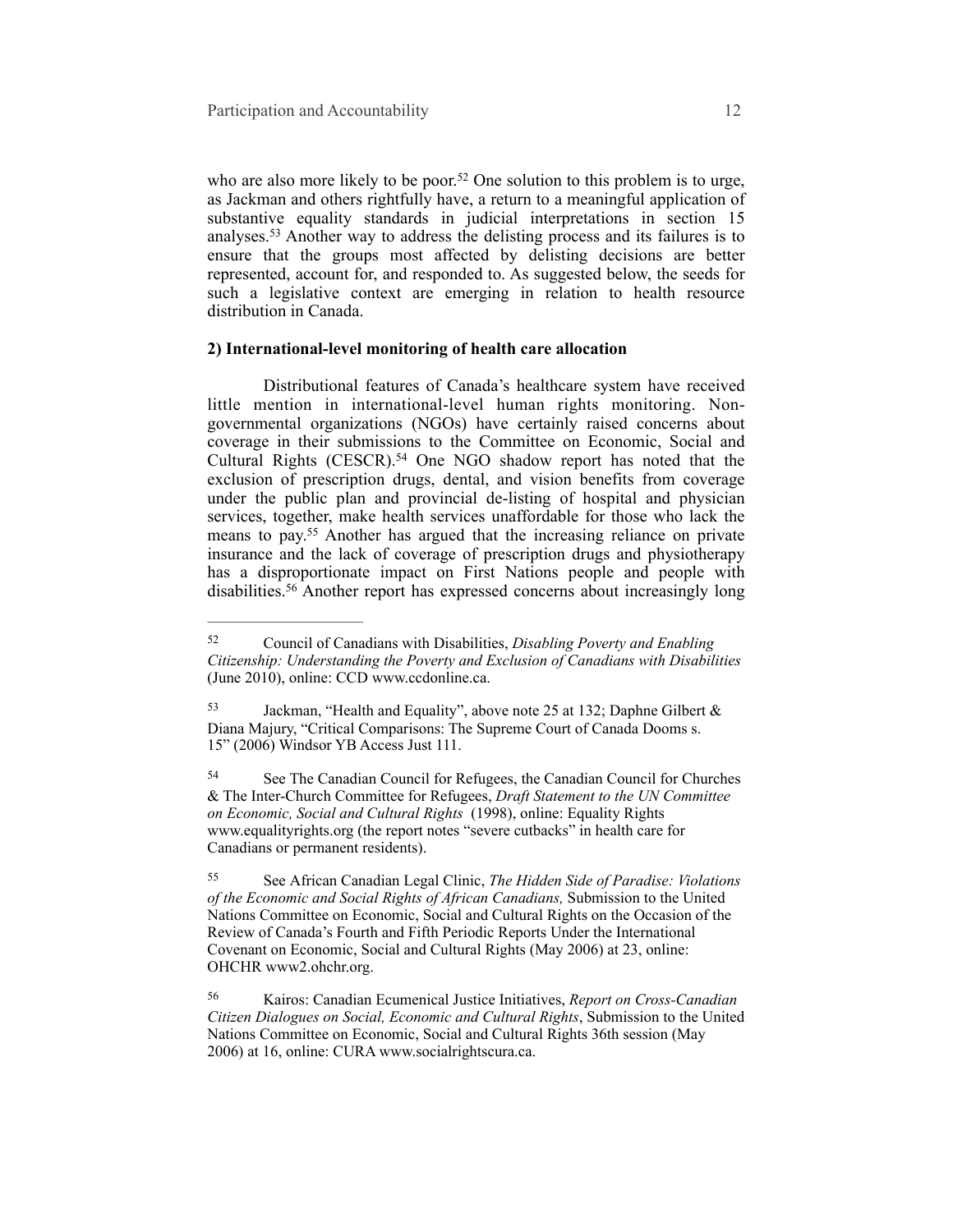waitlists in the public system.<sup>57</sup> These distributional features have also been well documented in Canadian scholarship. Lahey, for example, has pointed out that Canada's health care system is primarily designed to meet the acute health care needs of otherwise healthy Canadians,<sup>58</sup> rather than the mental healthcare needs, home care needs, and pharmaceutical needs that are more prevalent among those who may be more politically, socially, or economically marginalized.

The CESCR, however, has yet to take up these concerns in any depth. In its 1993 Concluding Observations, the CESCR praised Canada's high standard of healthcare, as well as accountability created by the *Canada Health Act*.<sup>59</sup> In 1998, it recommended in general terms that "federal and provincial agreements . . . be adjusted so as to ensure, in whatever ways are appropriate, that services such as mental health care [and] home care . . . are available."60 In 2006, the Committee expressed general concerns about health outcomes and access barriers faced by Aboriginal people, African Canadians, and homeless girls,<sup>61</sup> but had nothing but praise (however brief in length) for Canada's healthcare system as a whole.<sup>62</sup>

 William Lahey, "Medicare and the Law: Contours of an Evolving 58 Relationship" in Jocelyn Downie, Timothy Caulfield & Colleen Flood, eds, *Canadian Health Law and Policy,* 4th ed (Markham, ON: LexisNexis 2011) 1 at 79-80.

 United Nations Committee on Economic, Social and Cultural Rights, 59 *Consideration of Reports Submitted by States Parties Under Articles 16 and 17 of the Covenant: Concluding Observations of the Committee on Economic, Social and Cultural Rights: Canada*, UNCESCROR, 1993, Supp No 3, UN Doc E/C.12/1993/5 at para 19.

 United Nations Committee on Economic, Social and Cultural Rights, 60 *Consideration of Reports Submitted by States Parties Under Articles 16 and 17 of the Covenant: Concluding Observations of the Committee on Economic, Social and Cultural Rights: Canada*, UNCESCROR, 19th Sess, Supp No 2, UN Doc E/C.12/1/ Add.31, (1998) at para 42.

<sup>61</sup> United Nations Committee on Economic, Social and Cultural Rights, *Consideration of Reports Submitted by States Parties Under Articles 16 and 17 of the Covenant: Concluding Observations of the Committee on Economic, Social and Cultural Rights: Canada*, UNCESCROR, 36th Sess, Supp No 2, UN Doc E/C.12/ CAN/CO/4 & E/C.12/CAN/CO/5, (2006) at paras 15 & 57.

<sup>62</sup> *Ibid* at para 8 ("[t]he Committee notes with satisfaction the numerous health programmes conducted by the State Party, such as the 10-year Plan to Strengthen Health Care and the launch of the Public Health Agency").

<sup>&</sup>lt;sup>57</sup> The St James Town LEAD Project (Local Empowerment and Access to Democracy & Residents of St. James Town), *Community Report on Economic Social and Cultural Human Rights in St. James Town, Toronto,* Draft UN Report for Residents/Community Review (2007) at 9, 11, 14*,* online: OHCHR www2.ohchr.org.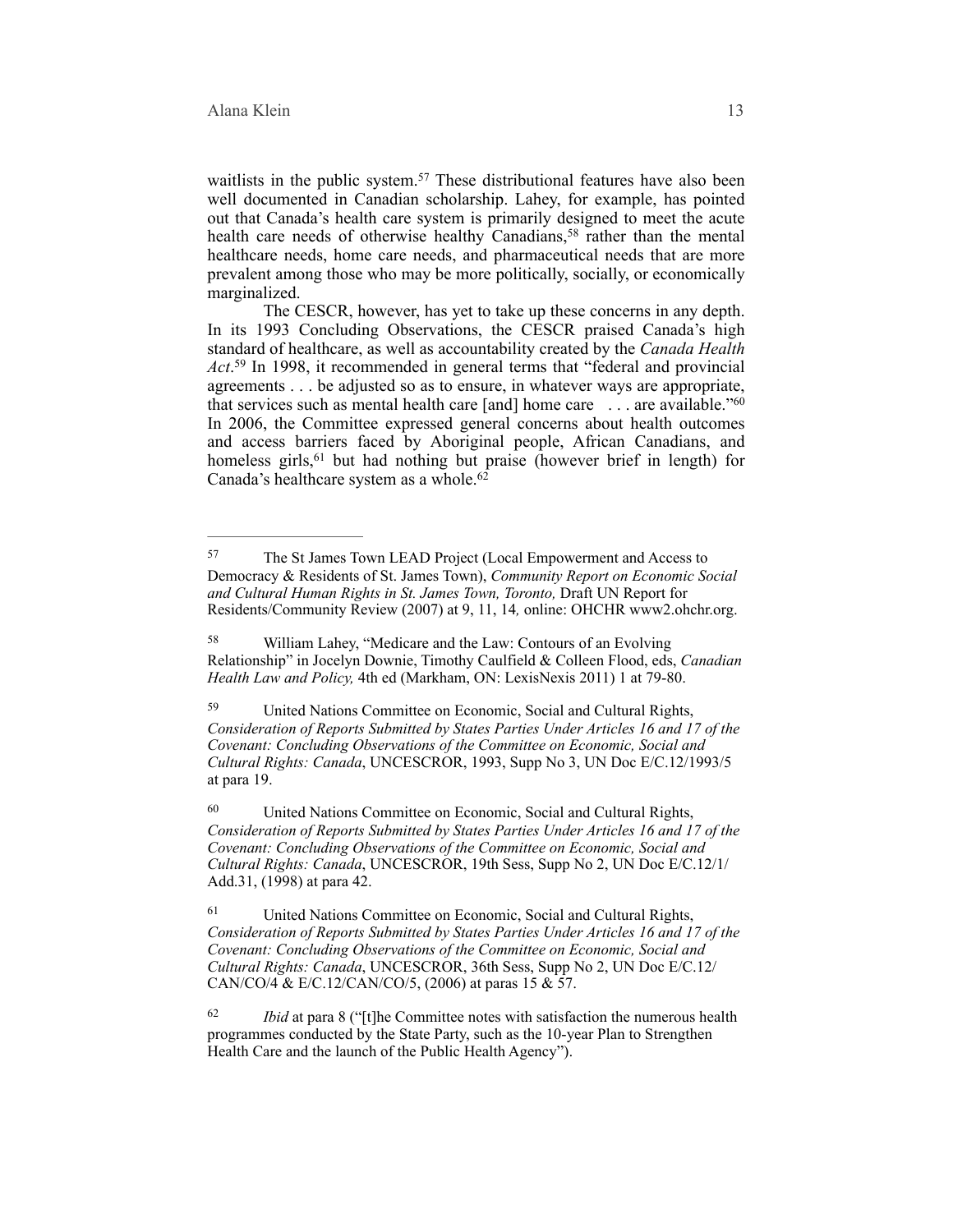The CESCR's relative silence on the growing inequities in health resource distribution in Canada may result from a number of factors. At a time when federal actors were abandoning their role in steering social welfare policies via conditional funding to the provinces, which were in turn slashing programs, the CESCR might have wisely chosen to focus its normative energies elsewhere.<sup>63</sup> Other obstacles to the CESCR addressing human rights dimensions of health resource distribution may relate to the theoretical quandaries pertaining to the right to health. One such obstacle is the unwieldiness of the principle of non-retrogression, particularly in the context of a relatively well-developed, single-payer health care system like Canada's. The concept of non-retrogression, which represents an effort to concretize the duty of progressive realization, has been variously defined $64$  and criticized as an "extremely crude and unsatisfactory yardstick"<sup>65</sup> for measuring compliance with progressive realization. The principle notably fails to address what it means to move backward and obscures the need for old strategies to be abandoned and new strategies to be adopted in light of changing socioeconomic circumstances.  $66$  In the case of health care in a well-developed country like Canada, retrogression and progression cannot easily be

*Ibid* at 52-4. 66

See Shelagh Day & Gwen Brodsky, *Women and the Canada Social Transfer:* <sup>63</sup> *Securing the Social Union* (Ottawa: Status of Women Canada, 2007) (for an account of the massive social welfare retrenchment that began in the 1990s).

<sup>&</sup>lt;sup>64</sup> The principle is rarely carefully explored, and has been defined in numerous ways. See United Nations Committee on Economic, Social and Cultural Rights, *General Comment 3:The Nature of States Parties Obligations (art. 2, para. 1 of the Covenant),* UNCESCROR, 5th Sess, UN Doc E/1991/23, (1990), at para 9 [*General Comment 3*] (suggests that it imposes a strong justificatory burden on states that would take any "deliberately retrogressive measures"); Maastricht Guidelines on Violations of Economic, Social and Cultural Rights (1998) 20:3 Hum Rts Q 691 at para 14(e) (going somewhat further and declaring it a violation for states to "adopt any deliberately retrogressive measure that reduces the extent to which any right is guaranteed"); Siddiqur Osmani, "Globalization and the Human Rights Approach to Development" in Bård A Andreassen & Stephen P Marks, eds, *Development as a Human Right* (Cambridge, MA: Harvard University Press, 2007) 265 at 278 (Osmani understands the principle to mean that "nobody should be allowed to suffer an absolute decline in the enjoyment of any right at any time" and that the principle "does not permit the level of enjoyment of any right to decline in comparison with the past").

Mary Dowell-Jones, *Contextualising the International Covenant on* <sup>65</sup> *Economic, Social and Cultural Rights*: *Assessing the Economic Deficit* (Leiden, The Netherlands: Nijhoff Publishers, 2004).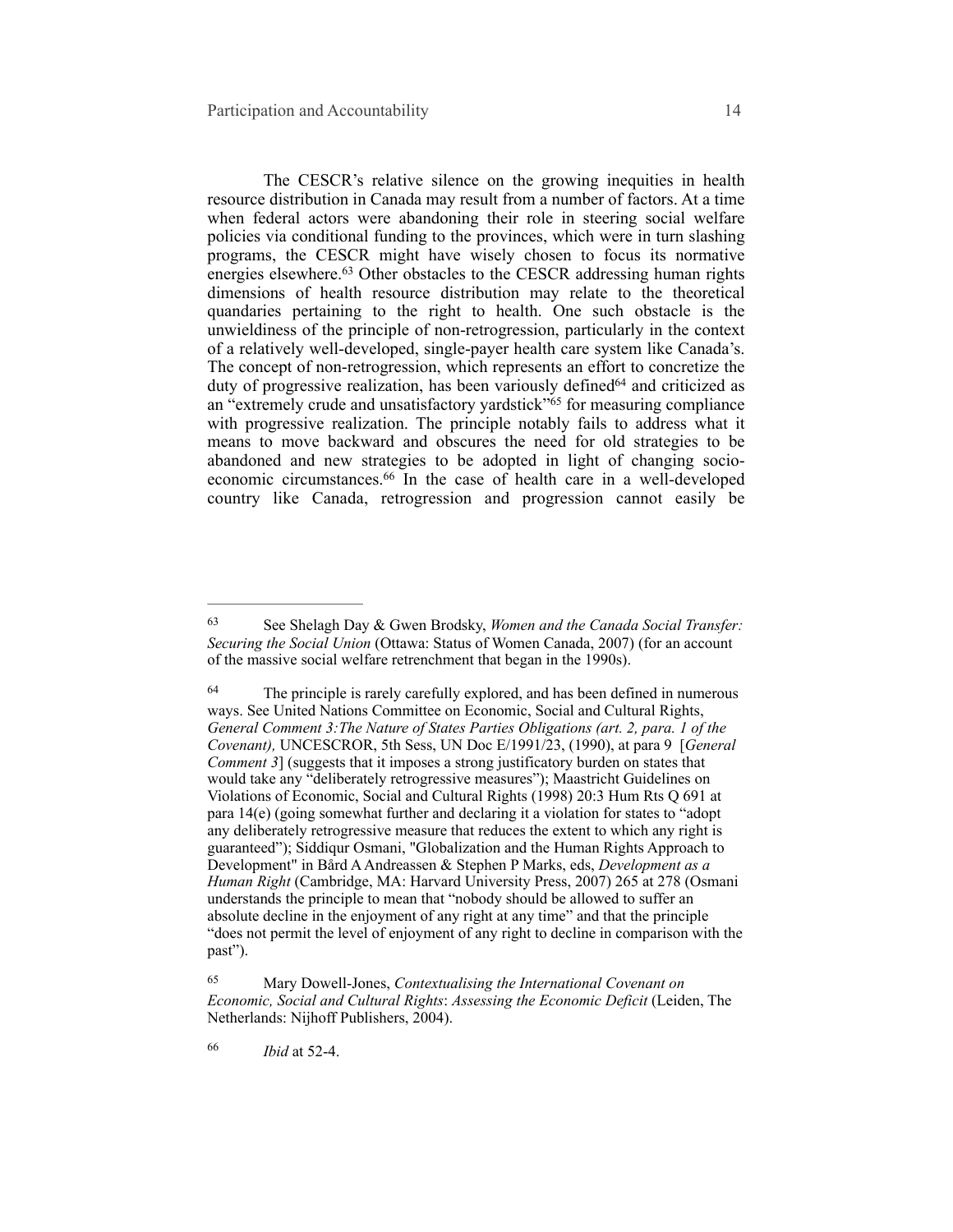disentangled. $67$  Indeed, critics of health care governance in Canada have complained that entrenched interests have blocked the abandonment of costly, antiquated treatments in favor of more cost-efficient ones. 68

In addition, the continued influence of early "minimum core content" conceptions of economic, social, and cultural rights may suggest, spuriously, that when it comes to distributional questions, the right to health has greater application in developing countries or countries with very rudimentary health care infrastructure.<sup> $69$ </sup> In its early work, the CESCR, reflecting prevailing academic views at the time, $70$  sought to cabin and clarify obligations in the ICESCR not only through the principle of non-retrogression, but also through a concept of minimum core obligation linked primarily to subsistence-level needs.<sup>71</sup> Some theorists have doubted that anyone can properly define basic survival level needs, or that human dignity should be situated primarily at the level of what it takes to survive.<sup>72</sup> Others have suggested a more flexible minimum core that would place different obligations on countries of different

 $\frac{72}{2}$  See Young, above note 3 at 130 & 131.

<sup>&</sup>lt;sup>67</sup> See for example Gunilla Backman et al, "Health Systems and the Right to Health: an Assessment of 194 Countries" (2008) 372:9655 The Lancet 2047 at 2049 (suggesting that the right to health is violated by an absolute lack of mental health facilities and asserting, without reference to a standard, that few countries devote adequate resources to mental health).

Flood, Tuohy & Stabile, *Just Medicare*, above note 9. See also Lauchlan T 68 Munro, " The Human-Rights Based Approach to Programming- A contradiction in Terms?" (Paper delivered at Conference on Winners and Losers from Rights-Based Approaches to Development, University of Manchester, England, 21-22 February 2005), online: School of Environment and Development www.sed.man.ac.uk (Munro called non-retrogression a profoundly conservative concept for this reason).

See for example Matthew Craven, *The International Covenant on Economic,* <sup>69</sup> *Social, and Cultural Rights: A Perspective on its Development* (Oxford: Clarendon Press, 1998) at 143-44.

<sup>&</sup>lt;sup>70</sup> See Karin Lehmann, "In Defense of the Constitutional Court: Litigating Economic and Social Rights and the Myth of the Minimum Core" (2006) 22 Am U Int'l L Rev 163 at 180. See also Young, above note 3 at 172 (noting that "most human rights scholars are minimum core campaigners").

See *General Comment No. 3*, above note 64 at para 10 ("[t]he Committee is 71 of the view that a minimum core obligation to ensure the satisfaction of, at the very least, minimum essential levels of each of the rights is incumbent upon each State party. Thus, for example, a State party in which any significant number of individuals is deprived of essential foodstuffs, of essential primary health care, of basic shelter and housing, or the most basic forms of education is, prima facie, failing to discharge its obligations under the Covenant").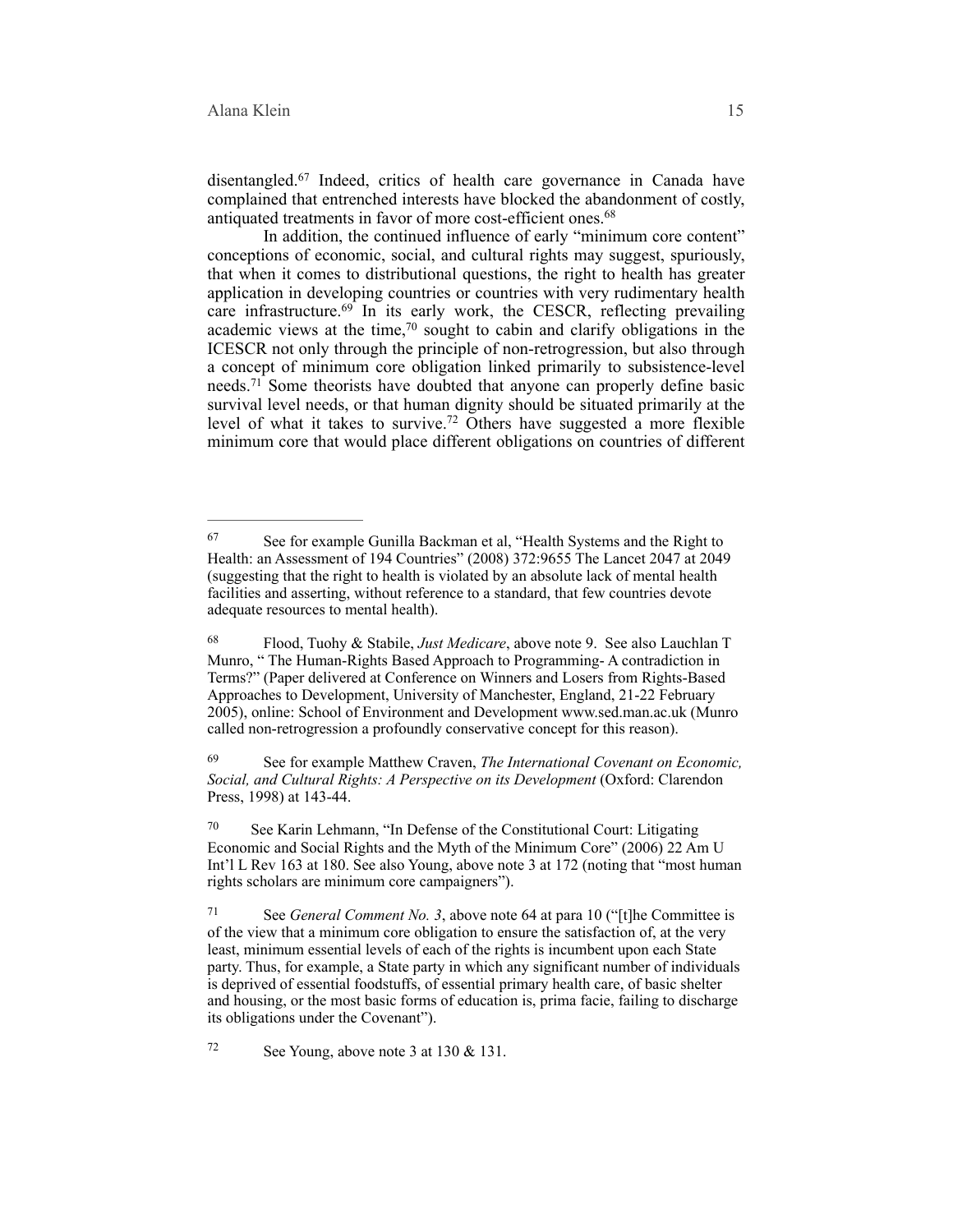levels of development.<sup>73</sup> In addition, the CESCR's concept of the minimum core has evolved to include largely procedural obligations, alongside a substantive mainly survival-level minimum.<sup>74</sup> Nonetheless, the idea that the primary role of economic, social and cultural rights is to protect against the most severe cases of material deprivation has retained a persistent influence.<sup>75</sup> Whether the concept of minimum core, the difficulties of progressive realization, or political factors are to blame, the fact remains that while developing countries have attracted significant international human rights scrutiny in relation to the right to health, the human rights dimensions of policies in developed countries have received less attention.

#### **C) An emphasis on processes for ensuring accountable policy**

Recently, however, strategies, methodologies, and rhetoric employed to identify and remedy exclusions of marginalized groups and individuals from social and state institutions have shifted. Traditional methodologies seek to identify explicit state violations of fixed rules against individual rights claimants. These have not been abandoned. However, as Bruce Porter describes in Chapter 1, a recent dynamism has emerged around new tools geared towards enhancing people's (especially marginalized people's) input

See *ibid* at 114 citing Asbjørn Eide, "Economic, Social and Cultural Rights 73 as Human Rights" in Asbjørn Eide, Catarina Krause and Allen Rosas eds, *Economic, Social and Cultural Rights: A Textbook* (Dordrecht: Martinus Nijhoff Publishers, 2001) 27 and Craig Scott and Philip Alston, "Adjudicating Constitutional Priorities in a Transnational Context: A Comment on Soobramoney's Legacy and Grootboom's Promise" (2000) 16:2 SAJHR 206 at 250 (Young cites these authors who argue for and against a core content that would vary depending on resource availability. These authors indicate that countries with more resources have a higher level of minimum core obligation). See also Fons Coomans, "In Search of the Core Content of the Right to Education" in Danie Brand & Sage Russell, eds, *Exploring the Core Content of Economic and Social Rights: South African and International Perspectives* (Pretoria: Protea Book House, 2002) at 159 (the author suggests that a country-specific concept of the minimum core would undermine the universality of human rights).

<sup>&</sup>lt;sup>74</sup> See *General Comment No. 14*, above note 7.

See for example David Bilchitz, *Poverty and Fundamental Rights: The* <sup>75</sup> *Justification and Enforcement of Soci-Economic Rights* (Oxford: Oxford University Press, 2007) at 179-80. Bilchitz prefers a universal survival-based definition of the minimum core). See also Young, above note 3 at 128-29, citing Henry Shue, *Basic Rights: Subsistence, Affluence, and U.S. Foreign Policy* (Princeton, NJ: Princeton University Press, 1996) at 19 (discussing how the focus on survival-level need helps bridge the divide between the better-established CPRs and ESCRs through a focus on the right to life and on the necessity of meeting basic needs if other rights are to be meaningfully enjoyed).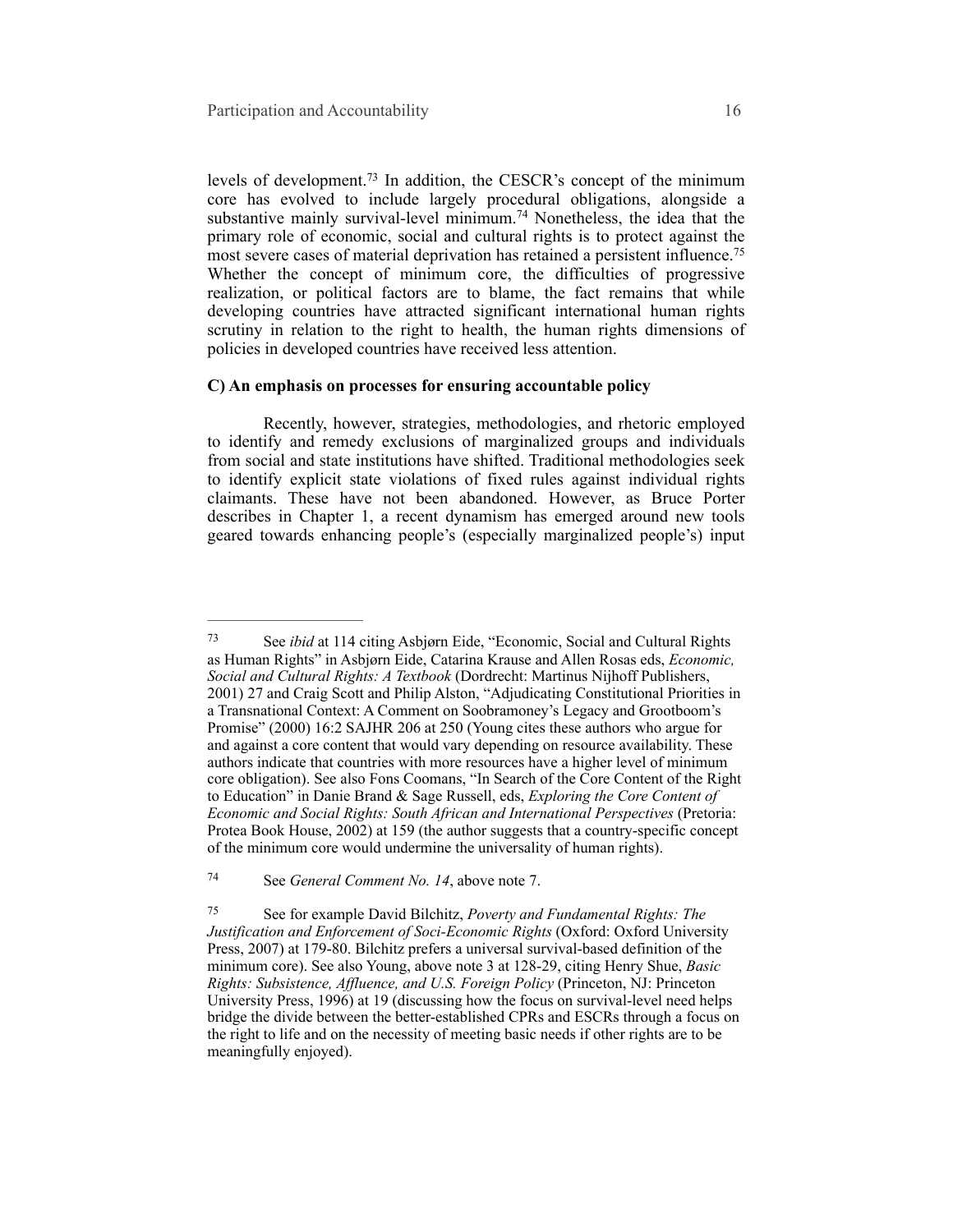into policies that affect human rights, broadly understood.<sup>76</sup> Rights, therefore, become more concerned with ensuring—beyond the basic democratic processes and beyond international-level monitoring—transparency, accountability, and stakeholder participation in policies affecting human rights.

These newer interventions, advanced by human rights scholars and reflected in international institutions emphasize the need to address, rather than avoid, the problems of progressive realization and gaps in information. They do so by requiring states to identify and attend to obstacles to assessing progressive realization within their states as part of their international human rights obligations.<sup>77</sup> This approach has been described as a move beyond substantive monitoring of human rights fulfillment within states, to include, in addition, an appraisal of how well states monitor and account for their own

See Bruce Porter & Martha Jackman, Chapter 1; *Report of the Special* <sup>76</sup> *Rapporteur on the Right of Everyone to the Enjoyment of the Highest Attainable*  Standard of Physical and Mental Health, Paul Hunt, UNGAOR, 4<sup>th</sup> Sess, UN Doc A/ HRC/4/28, (January 2007), at para 26 & 87 [*Report of the Special Rapporteur, 2007*] (stating that "traditional" human rights tools like "naming and shaming, letter writing campaigns, test cases, sloganizing and so on" may have "served the human rights community well" for a time, but, recognizing the breadth of areas that affect the right to health, the need for the right to be operationalized through all of those areas, and recognizing the potential fluidity that lies beneath a concept like progressive realization, recommending "additional methods, techniques, and skills" including benchmarks, indicators, and impact assessments). See also Jonathan Klaaren, "A Second Look at the South African Human Rights Commission, Access to Information, and the Promotion of Socioeconomic Rights" (2005) 27:2 Hum Rts Q 539 (suggesting a national model of socioeconomic rights protection based on participation, transparency, and a constitutional right of access to information).

See AnnJanette Rosga & Margaret Satterthwaite, "The Trust Indicators: 77 Measuring Human Rights" (2008) 27:2 Berkeley J Int'l L 253 at 275 [Rosga & Satterthwaite]. See also *Report of the Special Rapporteur*, *2007*, above note 76 at para 87 ("[w]ithout accountability, a State could use progressive realization and the scarcity of resources as an excuse to do virtually nothing - or to respond to whichever interest group has the loudest voice. Independent, effective and accessible mechanisms of accountability compel a State to explain what it is doing and why and how it is moving, as expeditiously and effectively as possible, towards the realization of the right to health for all"); *General Comment No. 14*, above note 7 at para 43(f) (requiring that states, as part of their minimum core obligations, set up and implement a national health plan; devise it using "participatory and transparent processes;" include methods such as indicators and benchmarks for measuring progress. It also requires that the content of the plan and the processes by which it is created "give particular attention to all vulnerable or marginalized groups"); Young, above note 3 at 116-18 (suggesting that theorists of economic and social rights should move away from substantive definition of the content of core rights and obligations and towards "concepts that facilitate rights' content, operating as law," including benchmarks, indicators, participatory processes, and justification requirements).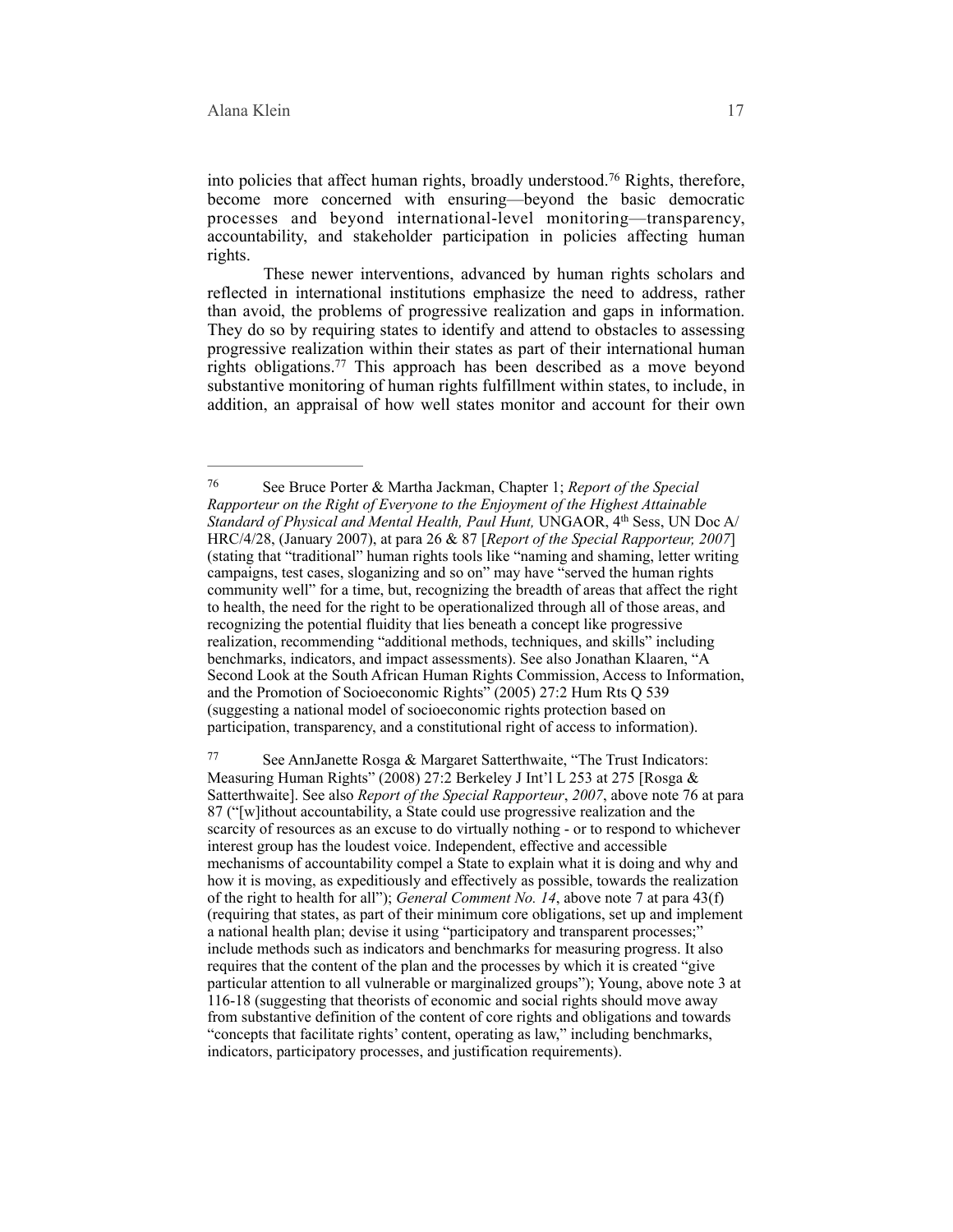human rights fulfillment. This has been termed "monitoring-of-monitoring"78 or "managing accountability."<sup>79</sup> According to these approaches, states are expected to self-monitor using tools and processes which are themselves grounded in human rights principles and which themselves aim to render rights meaningful even when the rights' substantive content might vary over time and context.

Procedurally-grounded human rights measures—such as human rights indicators, benchmarks, and impact assessments—are being developed so as to enhance somewhat less substantive human rights principles like accountability, transparency, non-discrimination, democratic participation, and individual self-determination. $80$  They do not purport to give conclusive answers to questions about how priorities should be set among competing objectives.<sup>81</sup> Rather, in addition to being valued norms in themselves, these principles are expected to drive progressive realization<sup>82</sup> by seeking to ensure that decisions about priority setting are reasonable, transparent, informed by evidence, and take into account the needs of the most marginalized as

 Tara Melish, "Maximum Feasible Participation of the Poor: New 79 Governance, New Accountability, and a 21st Century War on the Sources of Poverty" (2010) 13:1 Yale Human Rts & Dev LJ 1 at 75 [Melish].

<sup>80</sup> See Joseph Raz, "Human Rights in the Emerging World Order" (2010) 1 Transnat'l Legal Theory 31 at 47 (describing a threefold role of human rights in the post-Cold War period as: "first . . . expressing the worth of all human beings; second. . . placing on the agenda concerns other than those of inter-governmental relations or big business profit; and third . . . empowering individuals and voluntary associations in creating an additional channel for exerting influence and affecting the international order," while expressing concerns about institutional capacity and legitimacy of international institutions for enforcement of rights to health and education). See also Brigitte I Hamm, "A Human Rights Approach to Development" (2001) 23:4 Hum Rts Q 1005 at 1019-23; Mac Darrow & Amparo Thomas, "Power, Capture and Conflict: A Call for Human Rights Accountability in Development Cooperation" (2005) 27:2 Hum Rts Q 471 at 493 (noting that there can be normative or instrumental rationales for adopting human rights-based approaches to programming and development, but that instrumental conceptions "seem to be the most compelling;" stating also that "this rationale harnesses human rights ideas and energies in order to reach the excluded, or reinforces participatory approaches to situation assessment, empowering people as actors for their own development, strengthening institutions of governance and accountability, and so on").

<sup>82</sup> *Ibid* at para 27. See also Alicia Ely Yamin, "Defining Questions: Situating Issues of Power in the Formulation of a Right to Health under International Law" (1996) 18:2 Hum Rts Q 398 at 407 [Yamin, "Defining Questions"] (suggesting that the "distinction between instrumental and normative value of defining health as a human right collapses" when rights are understood to advance empowerment as both as goal and strategy).

Rosga & Satterthwaite, *ibid* at 259. 78

<sup>&</sup>lt;sup>81</sup> *Report of the Special Rapporteur, 2007*, above note 76 at paras 26, 29, 87.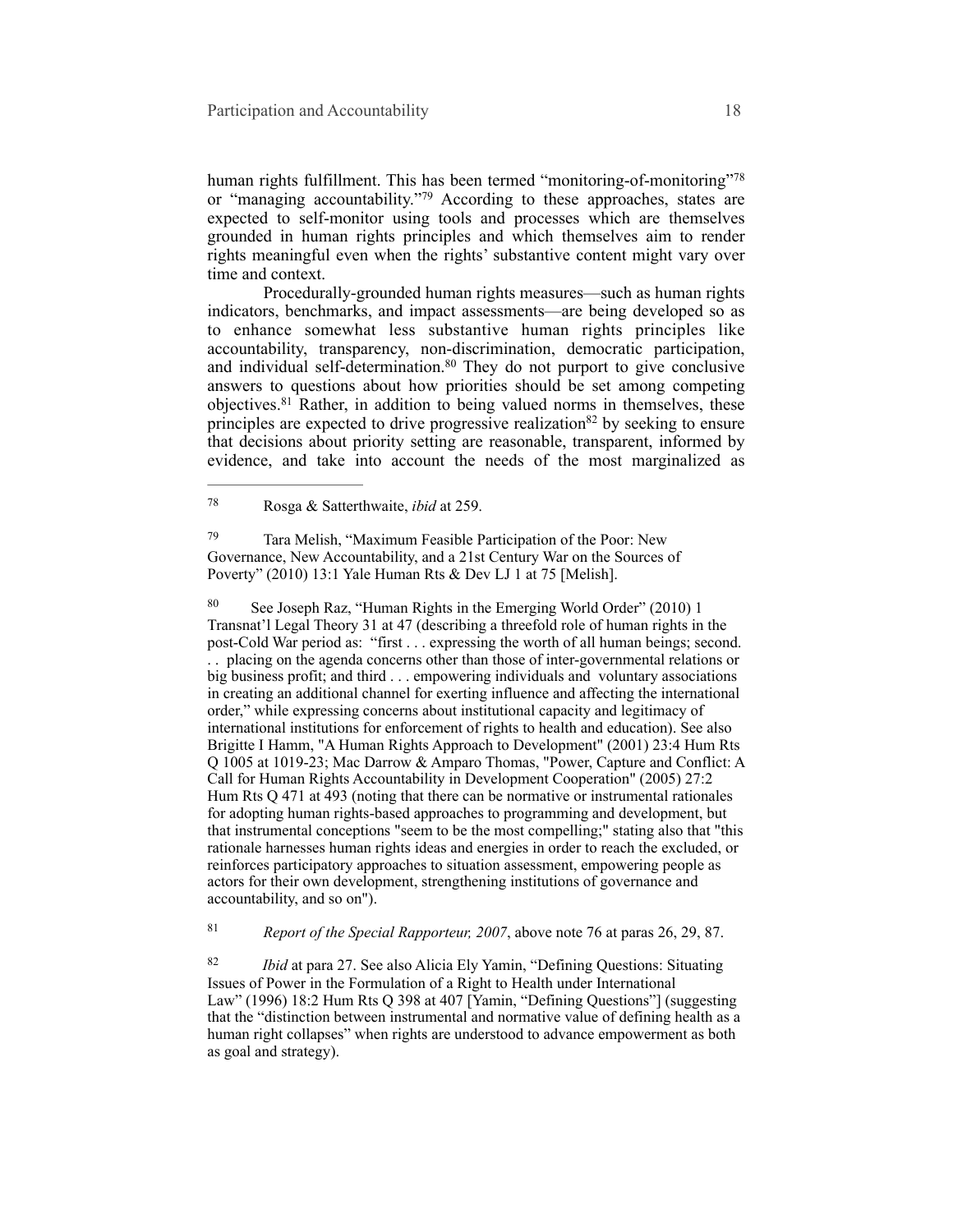understood by the most marginalized.<sup>83</sup> The growing popularity of these tools, which are applicable to economic, social and cultural rights (ESCR) and also to civil and political rights  $(CPR)$ ,  $84$  suggests that human rights are relied upon increasingly for their values-driven, governance-enhancing function over any fixed, detailed substantive normative content they might prescribe.<sup>85</sup> That is, deliberation-enhancing, accountability-oriented processes are used to create spaces of contestation—and to suggest values that might inform that contestation.

For example, the work of the former UN Special Rapporteur on the Right to Health, Paul Hunt, has come to place heavy emphasis on right-tohealth indicators.<sup>86</sup> These indicators reflect processes, structures and

 Rosga & Satterthwaite, above note 77 at 266, citing Charles Humana, *World* <sup>84</sup> *Human Rights Guide* (London: Hutchison, 1983); Charles Humana, *World Human Rights Guide* (London: Hodder & Stoughton, 1986).(explaining how social scientists interested in applying statistical tools to civil and political rights began using indicators to assess states' overall human rights performance. Humana assigns percentage ratings to countries based on scores concerning forty CPRs, and ranking them "good, fair, poor or bad").

85 Scott Cummings & Louise Trubek, "Globalizing Public Interest Law" (2008) 13 UCLA J Int'l L and Foreign Aff 1 (describing a "rule of law" movement relying on the language of human rights to "temper excesses of open markets with appropriate regulation and democratic rights").

 See *Report of the Special Rapporteur on the right to the highest attainable* <sup>86</sup> *standard of health to the Commissioner on Human Rights- Paul Hunt*, UNESCOR, 62nd Sess, UN Doc E/CN.4/2006/48 (2006) (a recent effort to operationalize this model to evaluate the health systems of the full range of states sets out some 72 indicators. Many of these can be understood as outcome indicators, such as infant mortality rates and life expectancy, but many are better understood as requirements for domestic monitoring designed to leverage local political processes: the existence of a health plan, whether there is legal protection for participation of the marginalized within that health plan, and even transparency in national financing). See Backman et al, above note 67 at 2057-58.

See Paul Hunt & Gillian MacNaughton, *Impact Assessments, Poverty and* <sup>83</sup> *Human Rights: A Case Study Using the Right to the Highest Attainable Standard of Health* (31 May 2006) at 30 [Hunt & MacNaughton], citing *General Comment No. 14*, above note 7 at para. 11, online: WHO www.who.int (noting, for example, that "a further important aspect of the right to health "is the participation of the population in all health-related decision-making at the community, national, and international levels." Participation implicates, among other factors, the rights to seek and impart health-related information, the right to express views freely, and the right to basic health education, as well as transparency in policymaking processes. Full participation on a non-discriminatory basis also requires special attention to sharing information with and seeking the views of women and men, as well as the views of vulnerable and marginalized people"). See also Paul Hunt & Gunilla Backman, "Health Systems and the Right to the Highest Attainable Standard of Health" (2008) 10:1 Health & Hum Rts 81 at 83 [Hunt & Backman].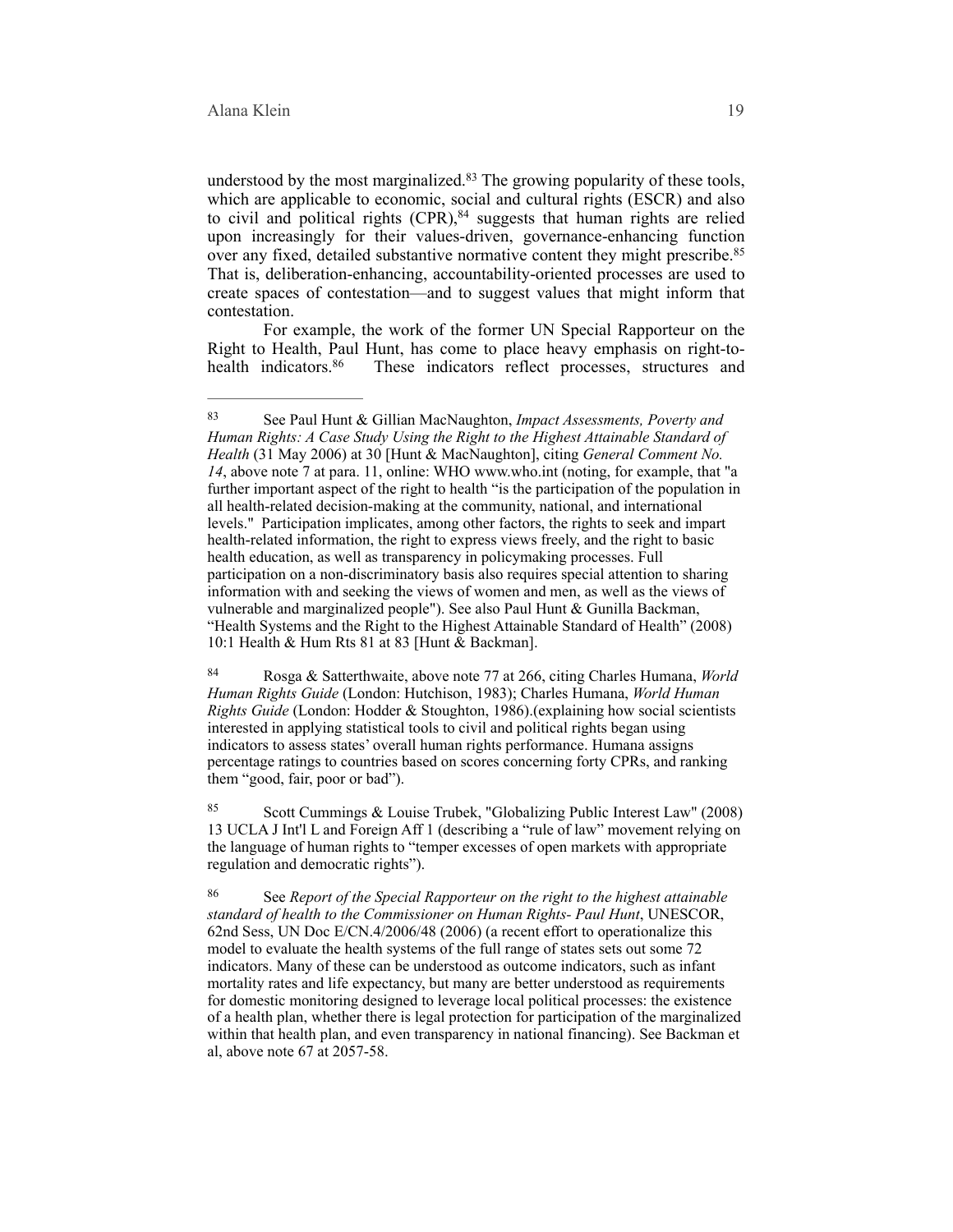institutions linked to health, in addition to health itself. For example, *General Comment No. 14<sup>87</sup>* requires that indicators measure whether states have adopted a national public health strategy that includes the right to health, whether the plan is formulated and monitored through the participation of "the most vulnerable and disadvantaged" individuals and groups, and whether there are effective internal monitoring and accountability mechanisms.<sup>88</sup> Emphasis is placed on states' duties to generate data in relation to health indicators that is disaggregated to reflect contextual vulnerability and discrimination<sup>89</sup> and on states' duties to monitor their own progress internally through indicator-based benchmarking. $90$  The depth of monitoring-ofmonitoring is vividly reflected in the fact that right-to-health indicators even measure the extent to which states undertake health or right-to-health impact assessments prior to adopting national health plans. The result is that indicators move from being a tool for Committee-level assessment of states' progressive realization to driving internal processes likely to improve right to health outcomes by bringing to light discriminatory, arbitrary, or ineffective policies.<sup>91</sup> Indicator-based monitoring is relied upon for opening up spaces for civil society participation in generating systemic human rights-based reform

*General Comment No. 14*, above note 7 at para 43. <sup>87</sup>

<sup>88</sup> *Ibid* at para  $49(c)$ .

<sup>89</sup> *Ibid* at para 49(b).

<sup>90</sup> *Ibid* at paras 35 & 58. See especially *ibid* at para 34 (emphasizes the key role indicators play in driving internal accountability and participation: "… [i]ndicators and benchmarks fulfill two important functions that underpin much of the discussion in this chapter. *First*, they can help the State to monitor its progress over time, enabling the authorities to recognize when policy adjustments are required. *Second*, they can help to hold the State to account in relation to the discharge of its responsibilities arising from the right to health, although deteriorating indicators do not necessarily mean that the State is in breach of its international right to health obligations, an important point which is discussed further below. Of course, indicators also have other important roles. For example, by highlighting issues such as disaggregation, participation and accountability, indicators can enhance the effectiveness of policies and programmes." (emphasis in original).

<sup>91</sup> See also Hunt & MacNaughton, above note 83 at 57 (defining the right to health as the "right to enjoy a variety of goods, facilities and services that are necessary to realize the highest attainable standard of health").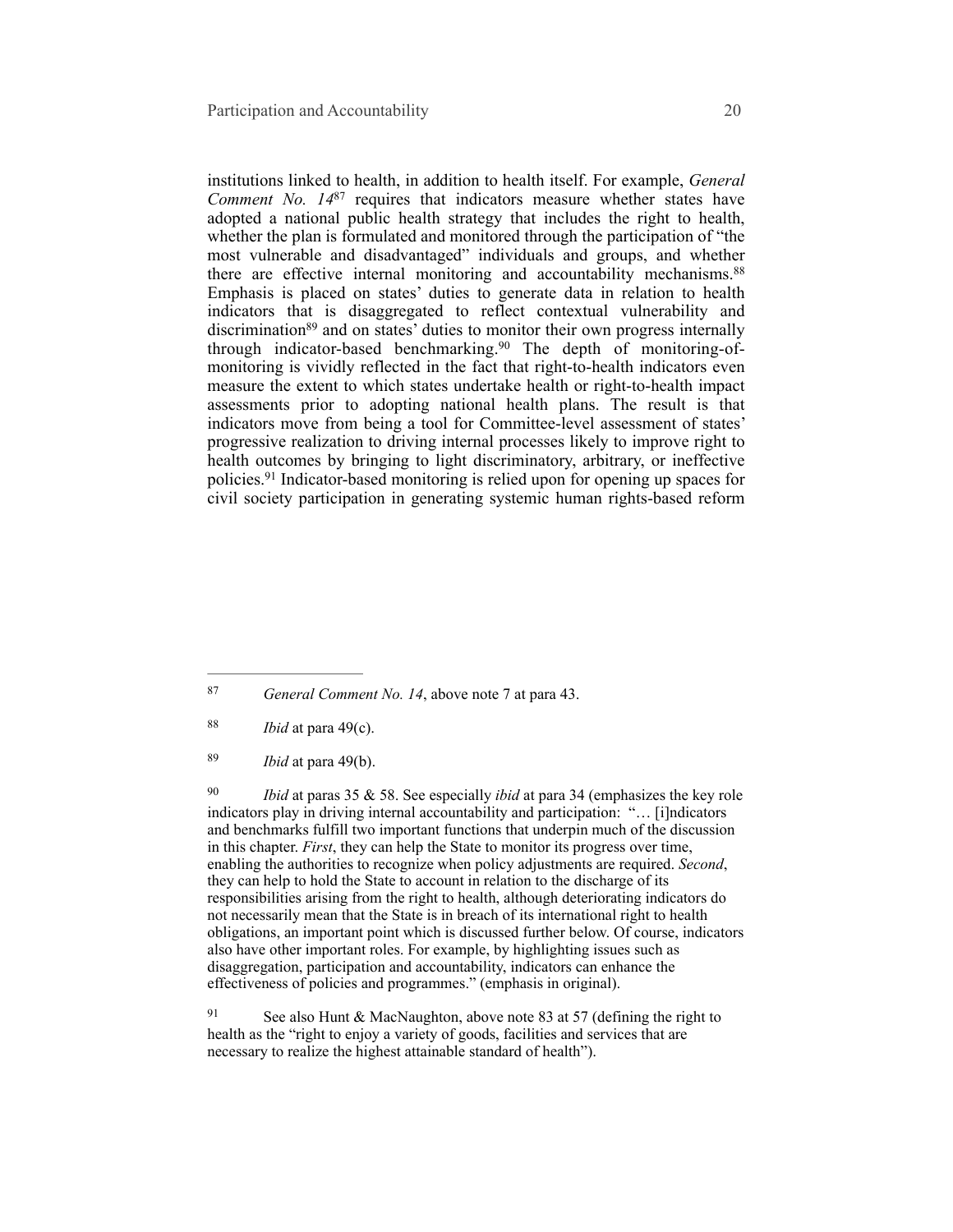at national and subnational levels.<sup>92</sup> Hunt and MacNaughton, although they admit the novelty of the concept,  $93$  argue that human rights impact assessment is "highly recommended, *if not required*, [for states] to comply with [their] international human rights obligations to progressively realize human rights."94

This shift in emphasis towards participation and accountability as a driver of progressive realization is not limited to the UN institutional actors or those who explicitly adopt their frameworks. For example, as Vincent Greason notes in Chapter 9, there has been increasing reliance on measurement rather than values of social solidarity in anti-poverty policies in Canada.<sup>95</sup>

Greason remains profoundly skeptical of indicators, viewing them as open to manipulation by governments seeking to set the terms of progress so that they can claim to have achieved it, all the while distracting from neoliberal moves away from redistribution.<sup>96</sup> Other human rights scholars and right to health scholars in particular, have expressed similar skepticism.<sup>97</sup> Some, however, have elaborated upon and refined how indicators can contribute to a human right to health understood in terms of locating responsibility and opening spaces for meaningful participation in determining health-affecting state policies through monitoring processes.

 Alicia Ely Yamin, for example, emphasizes empowerment as an underlying theme in human rights and suggests re-framing the right to health as "the highest attainable standard of *control over* health."<sup>98</sup> She notes that poor health is "the product not only of human beings' incomplete domination

<sup>98</sup> Yamin, "Defining Questions," above note 82 at 400 [emphasis in the original].

 $92$  See for example Alicia Ely Yamin, "The Future in the Mirror: Incorporating Strategies for the Defense and Promotion of Economic, Social and Cultural Rights into the Mainstream Human Rights Agenda" (2005) 27:4 Hum Rts Q 1200 at 1207 and 1212 [Yamin, "Future in the Mirror"] (arguing that human rights organizations should move beyond identifying individual-level violations and instead collaborate with other disciplines like public health to use indicators, such as rates of access to emergency obstetric care, in order to advocate in relation to structural and institutional factors in human rights and to create a "starting place for defining appropriate measures for governments to take towards progressive realization").

<sup>&</sup>lt;sup>93</sup> Hunt & MacNaughton, above note 83 at 9.

*Ibid* at 7 [emphasis added]. <sup>94</sup>

<sup>95</sup> See Vincent Greason, Chapter 9.

*Ibid*. <sup>96</sup>

<sup>&</sup>lt;sup>97</sup> See for example Sally Engle Merry, "Measuring the World: Indicators, Human Rights, and Global Governance" (2011) 52:3 Current Anthropology at S83.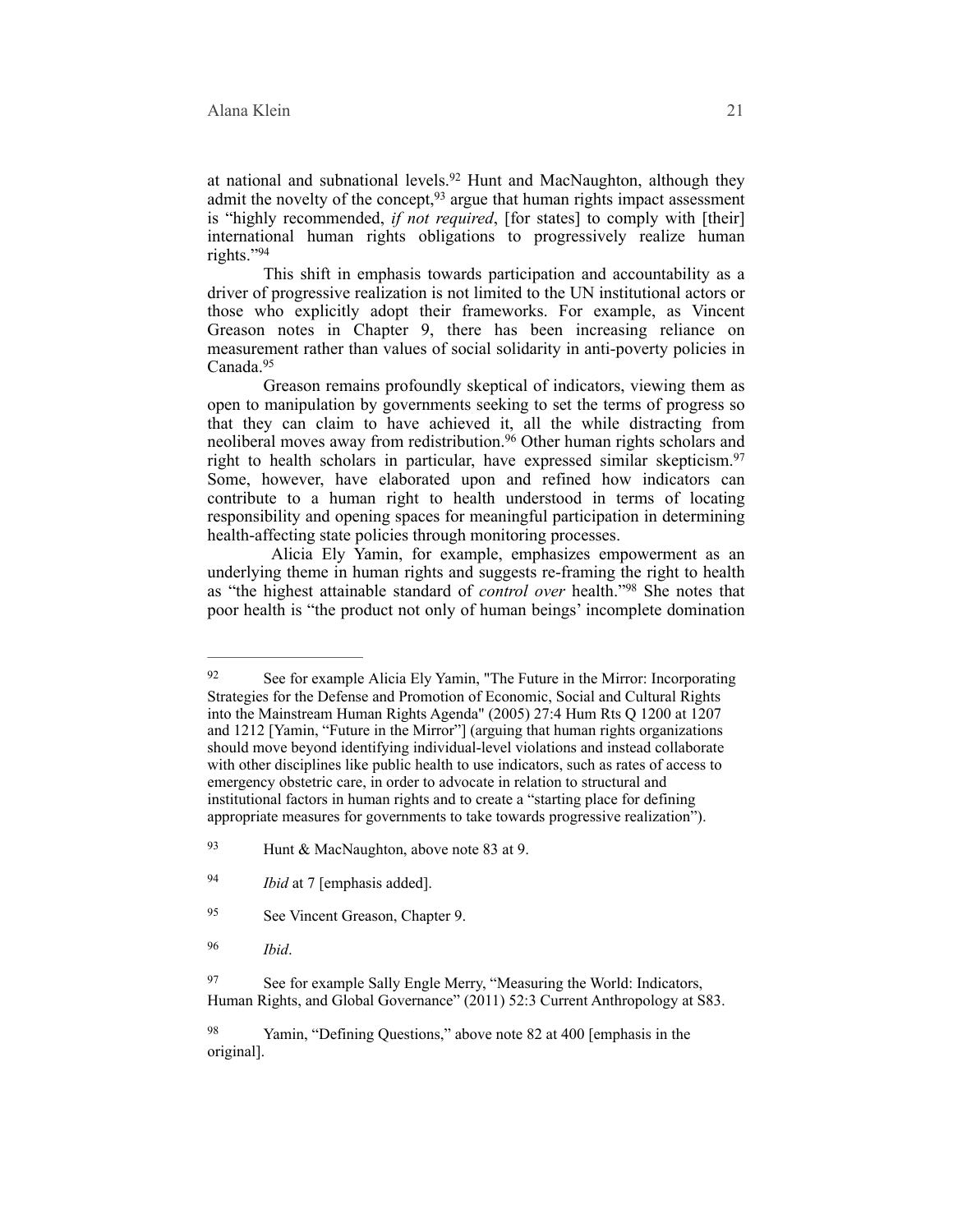of nature, but of the domination of some people by others."<sup>99</sup> The central task of human rights and right to health activists is redefined as an exploratory one: "to discern the societal relations, combinations, and alignments of power that both produce and distribute disease . . . . "<sup>100</sup> Yamin would seek to shift the dialogue in the right to health to "reveal the human role in constructing health and illness." $101$  In doing so, she would reject (perhaps provisionally) any normative account of an ideal health care regime, and focus instead on fleshing out the meaning of empowerment in context and through collaboration with affected communities themselves.  $102$  In 1996, Yamin was skeptical of indicators as a process for achieving empowerment as she worried they might render human rights monitoring too technocratic.<sup>103</sup> By 2005, Yamin advocated that progressive realization could be driven by indicators, so long as those indicators remain contestable, not overly technocratic in that they include the qualitative, and defined through the collaboration of human rights NGOs with other stakeholders including public health actors.104

 AnnJanette Rosga and Margaret Satterthwaite likewise respond to concerns over the risks of indicators by emphasizing the role of meaningful participation in creating a contestable set of indicators. They suggest that "indicators must be created that will measure the participation of the populace in decisions affecting both institutional design and policy priorities in the field of human rights" and that "participation should . . . extend to the process of designing and implementing indicators themselves."<sup>105</sup>

This new accountability-centered focus, whereby public goods are scrutinized not (primarily) for their substantive distribution, but for whether processes for distribution comply with foundational human rights principles, does hold some theoretical promise for human rights-based assessments of health systems in Canada. By recognizing that all rights have components

- 101 *Ibid* at 412.
- 102 *Ibid* at 436 & 438.

*Ibid* at 410-11 (expressing the concern that indicators will render health status "an objective, quantitative quality . . . one more output to be produced … to be measured according to standardized morbidity and mortality indicators . . . [turning] human beings (and their behaviors) into one more input and thus the targets of incentive changes and objects of surveillance").

<sup>104</sup> Yamin, "Future in the Mirror," above note 92 at 1210 ("[i]f human rights groups are willing to work with other disciplines . . . [indicators] can form the basis for the standard-setting work the human rights movement has successfully engaged in for years with respect to many civil and political rights issues, including prison conditions").

 $Rossa \& Satterthwaite, above note 77 at 313-14.$ 

*Ibid* at 402. <sup>99</sup>

*Ibid.* <sup>100</sup>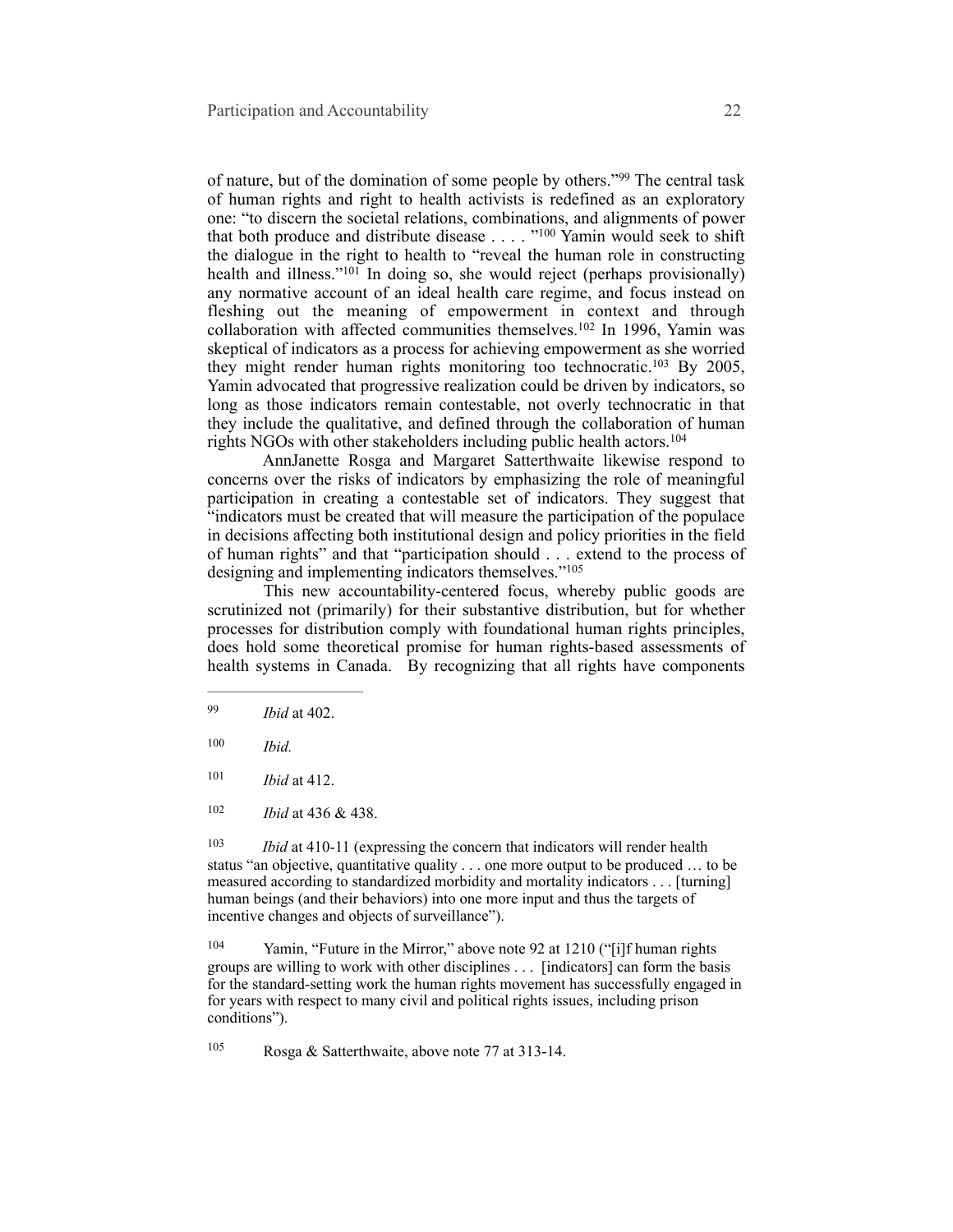whose contents are in evolution and which can be better enforced through participation, accountability, and monitoring, it diminishes the argument that CPRs and ESCRs are of fundamentally different natures, with ESCRs occupying the lower rung.<sup>106</sup> Likewise, where states' duties to self-monitor, disaggregate data, benchmark, and open up participation in human rights related policymaking occupy a more central place among their human rights obligations, the differences between "violations" and "minimum core" approaches on the one hand and progressive realization on the other, diminish. $107$  Free of the need for universal substantive normativity, "immediately enforceable" ESCRs need not be restricted to the level of basic survival and can have greater resonance in a well-developed health care system. Unjustifiable choices rooted in power, ignorance, or stereotype—what some might consider systemic discrimination, which traditional approaches have failed to address—cannot hide as easily behind privatized and disaggregated lines of responsibility and authority when they are brought into the public sphere through accountability and participation requirements. Concerns about transparency, accountability, and substantive distribution in Canadian healthcare—well-voiced in the political sphere—may be structured in concrete human rights terms.

Although the new emphasis on processes in human rights implementation is relatively recent, its set of core themes is not. A number of authors have noted common intellectual underpinnings and features of the new conceptions of accountability and responsibility in human rights and new ideas about governance in the public sector (including health policy).  $108$  That is, the driving themes here—enhancing democratic governance through flexible norm-setting that responds to community-level needs, reliance on transparent, deliberative processes, evidence-based decision making, and citizen participation—are closely paralleled in public (including health) policy literature in Canada and internationally.<sup>109</sup> The emphasis on these core themes has increased as resource constraints have put pressure on the Canadian health care system and raised concerns about accountability in the scope and distribution of publicly-funded services. The next section will examine the evolution of health governance in Canada along such lines, with a view to exploring how Canada might respond to the demands of the procedural dimensions of the human rights to health and to expose contextual challenges to the procedural project in the human right to health.

<sup>&</sup>lt;sup>106</sup> See also Yamin, "Defining Questions," above note 82.

<sup>&</sup>lt;sup>107</sup> See Young, above note 3 at 166; Rosga & Satterthwaite, above note 77 at 265.

<sup>&</sup>lt;sup>108</sup> Lisa Alexander, "Stakeholder Participation in New Governance: Lessons From Chicago's Public Housing Reform Experiment" (2009) 16:1 Geo J on Poverty L & Pol'y 117; Melish, above note 79.

<sup>109</sup> See Norman Daniels & James Sabin, "The Ethics of Accountability in Managed Care Reform" (1998) 17:5 Health Affairs 50.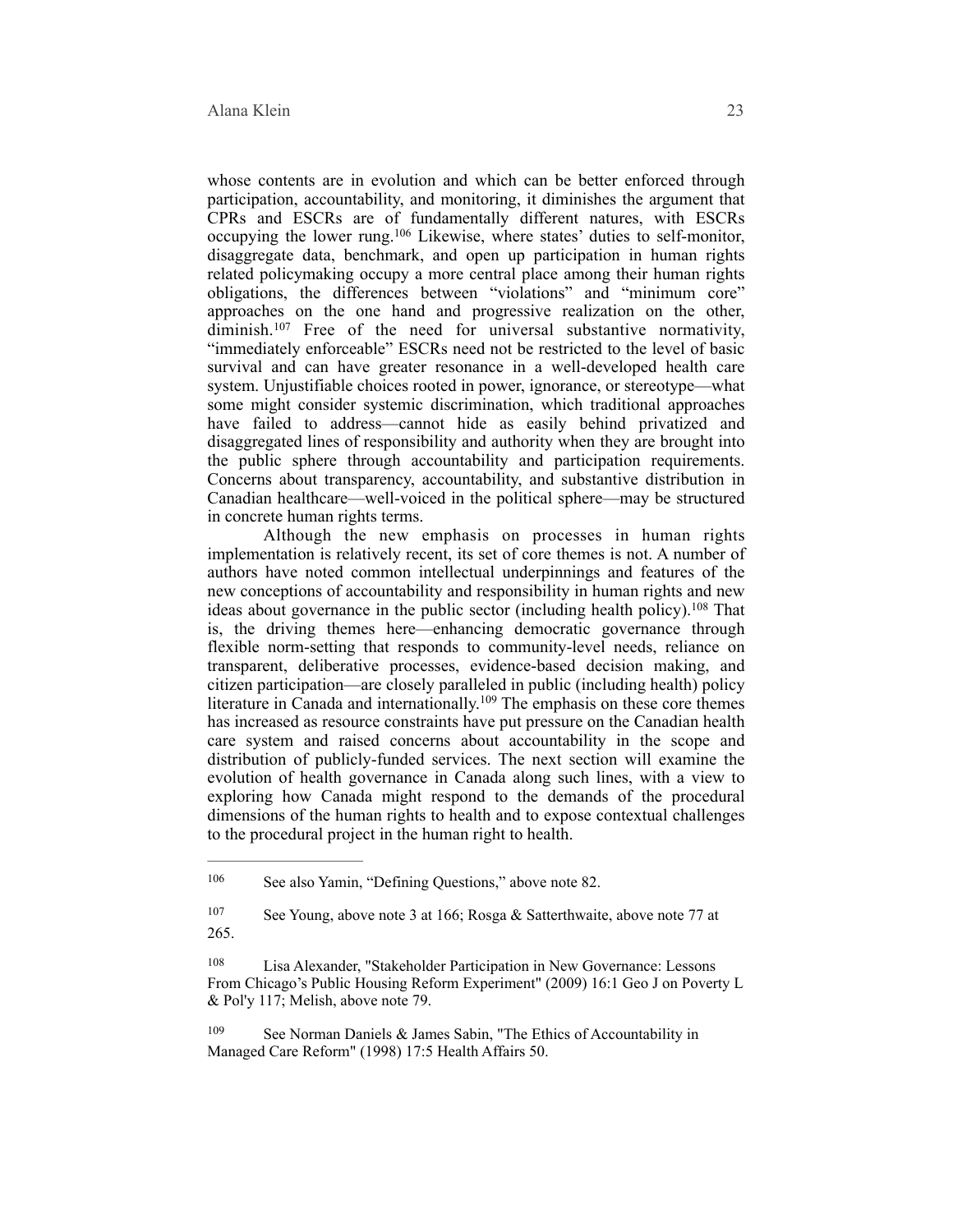#### **D) Participatory governance in Canadian health care priority-setting**

Government did not always play an active role in determining the distribution of healthcare in Canada. In the early days of public insurance, government simply underwrote the hospital and physician services that already existed and distribution was effectively left to the clinical judgment of individual physicians. From Medicare's inception in the 1960s until significant cuts in the 1990s, costs were kept in check largely without resort to restricting services available under the public plan.

The passage of time, however, brought new challenges and conceptions around health, medical care, and insurance that fundamentally tested the conception of Medicare rooted in the 1960s. New technologies made costlier interventions possible. The importance of health interventions outside of covered hospital and physician services became clearer. Governments experimented with hospital restructuring, and delisting of services as ways of controlling escalating costs.<sup>110</sup> However, the major change in management of health care distribution came through regionalization.

In the late 1980s and early 1990s, each province established a task force or commission of inquiry to deal with health care costs in times of economic restraint.<sup>111</sup> All reflected a similar set of general goals. Many were about efficiency: better health outcomes with less overall spending. Others addressed broader political concerns like increasing accountability of decision-makers and enhancing citizen participation. Suggested directions for achieving those goals included a shift from institutionally-based to community-based care, a focus on a broader range of health determinants beyond the health care delivery system, making room for the representation of a variety of interests in the health field in health policy planning, and the integration of services across the continuum of care.<sup>112</sup> Regionalization of health care was the favored structural approach for achieving these reforms

<sup>&</sup>lt;sup>110</sup> Carolyn Hughes Tuohy, *Accidental Logics: The Dynamics of Change in the Health Care Arena in the United States, Britain, and Canada* (New York: Oxford University Press, 1999) at 180 [Tuohy, *Accidental Logics*].

For a summary, see Sharmila L Mhatre and Raisa B Deber, "From Equal 111 Access to Health Care to Equitable Access to Health: A Review of Canadian Provincial Health Commissions and Reports" (1992) 22:4 Int'l J Health Services 645; Gregory Marchildon, *Health Systems in Transition: Canada* (Toronto: University of Toronto Press, 2006) [Marchildon] (these sources provide a summary).

Tuohy, *Accidental Logics,* above note 110 at 97. 112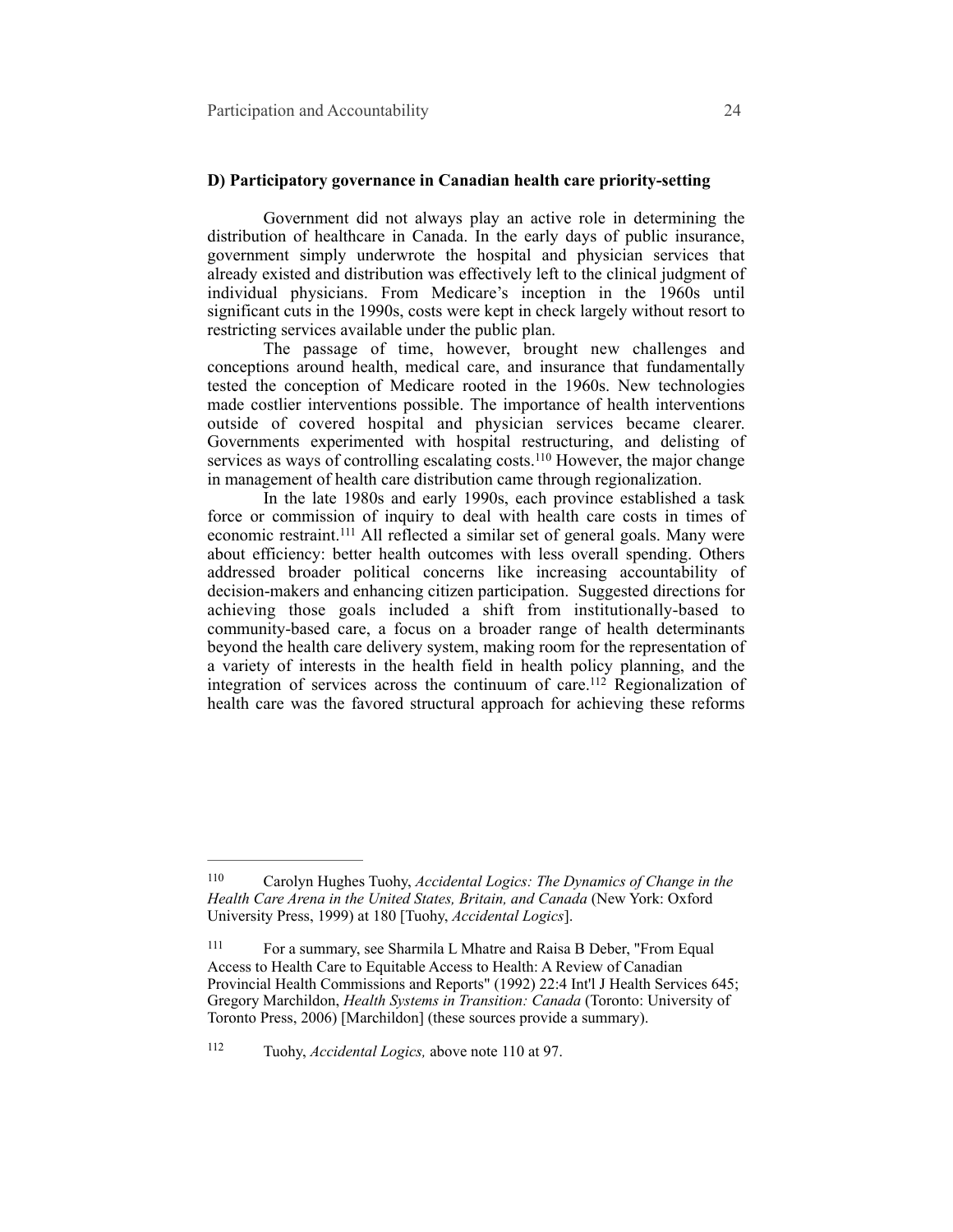and was adopted from the late 1980s through the 1990s in every province<sup>113</sup> except Ontario, which finally adopted a form of regionalization in the mid-2000s. 114

Regionalization was expected to help in a number of ways. It was expected to allow resources to move more fluidly in response to local needs, as regions would be required to assess the health care needs of their populations and craft plans setting out how they anticipate meeting those needs.<sup>115</sup> It was envisioned that increased reporting of spending, projected and actual health outcomes, and wait times—as would be necessary for redistributing funding within regions—would result in more direct accountability to local citizens and make funding less conventionally politicized and less dominated by professional interests.<sup>116</sup> Other ostensible benefits included increased service quality and reliance on evidence-based practice, as well as increased spaces for public participation.<sup>117</sup> Less optimistically, regionalization can be understood as a way to contain discontent and conflict as service expectations seem increasingly to exceed what governments are prepared to pay for.<sup>118</sup>

 See Robert Bardner, *Local Health Integration Networks: Potential,* <sup>114</sup> *Challenges and Policy Directions,* online: The Wellesley Institute http:// wellesleyinstitute.com (for a description of the Ontario experience,). See also B Moloughney, *A Discussion Paper on Public Health, Local Health Integration Networks, and Regional Health Authorities,* online: OPHA [www.opha.on.ca](http://www.opha.on.ca) [Moloughney] (criticizing the Ontario regional structure for failing to include authority over public health, and for failing to eliminate hospital boards).

115 Marchildon, above note 111 at 107; Colleen Flood, Duncan Sinclair & Joanne Erdman, above note 1 at 176.

 Steven Lewis & Denise Kouri, "Regionalization: Making Sense of the 116 Canadian Experience" (2004) 5:1 Healthcare Papers 12 at 15-20 [Lewis & Kouri].

118 Lomas, *ibid* at 818.

<sup>113</sup> Marchildon, above note 111 at 108-9 (there has since been some retreat from regionalization: Prince Edward Island, Canada's smallest province with a population of 140 000, eliminated regional boards in 2005. See Donald J Philippon & Jeffrey Braithwaite, "Health System Organization and Governance in Canada and Australia: A Comparison of Historical Developments, Recent Policy Changes and Future Implications" (2008) 4:1 Healthcare Policy 168 at 178 (in 2008, Alberta announced that it would create a single "super-region," but one that would maintain the consolidation of authority and the accountability requirements under the *Regional Health Authorities Act*); Tom McIntosh et al, "Population Health and Health Reform: Needs-Based Funding in Five Provinces" (2010) 4:1 Can Pol Sci Rev 42 at 48 [McIntosh et al].

<sup>&</sup>lt;sup>117</sup> See Jonathan Lomas, "Devolving Authority for Health Care in Canada's Provinces: 4 Emerging Issues and Prospects" (1997) 156 Can Med Ass'n J 817 at 819 [Lomas]; Flood, Sinclair & Erdman, above note 1; Lewis & Kouri, *ibid* at 16.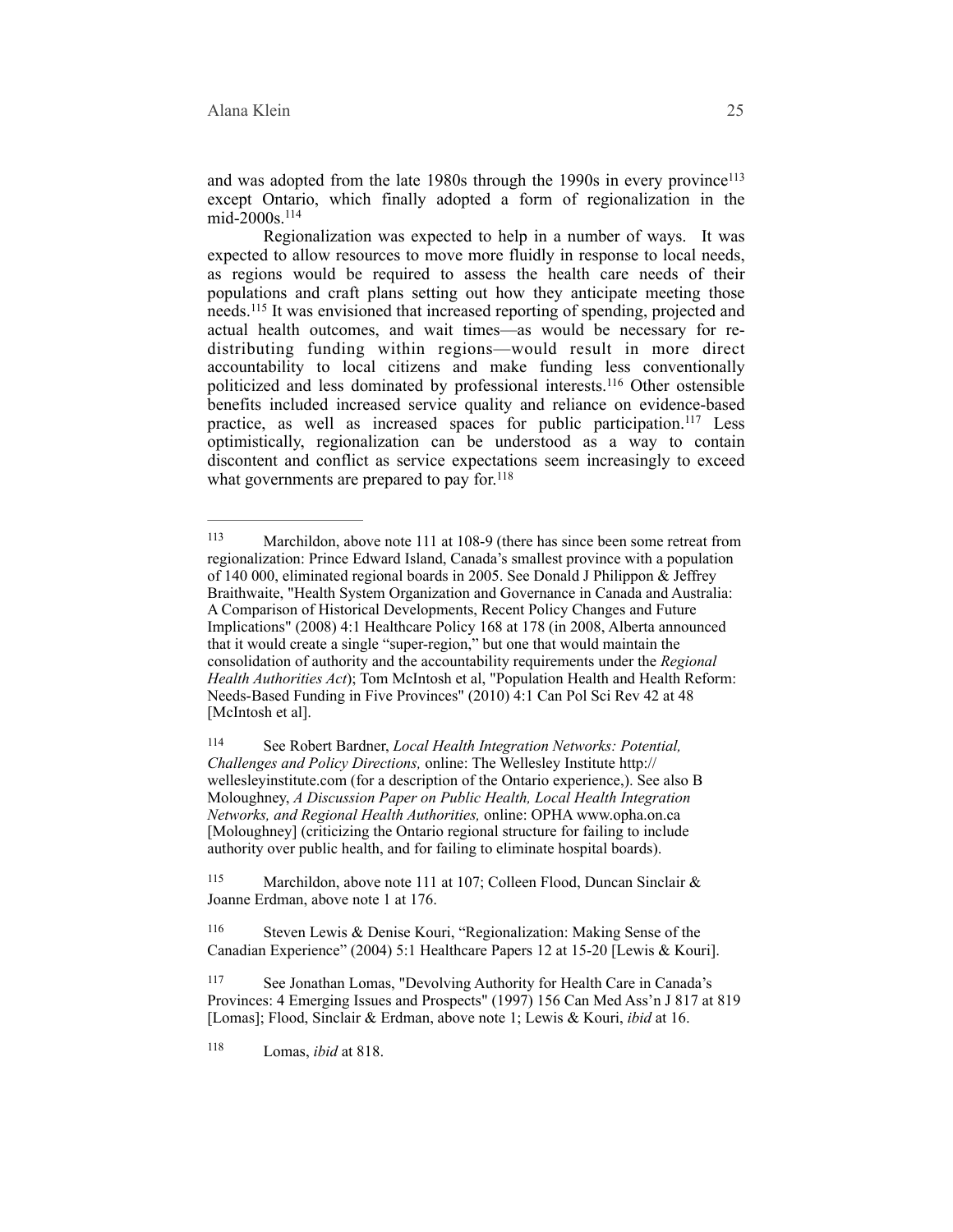The most significant accountability-related achievement resulting from regionalization is the improved transparency achieved through bottomup reporting mechanisms. Working within broad provincially-set parameters,  $119$  Regional Health Authorities (RHAs) must typically develop and publicize a regional plan setting out how they will meet statutory obligations to provide for the health needs of the population.<sup>120</sup> As for reporting requirements themselves, each RHA is statutorily required to report publicly on the extent to which its plans are met through some combination of financial reports, audited statements, and, most novel in this context, indicators of the health status of the population and the efficacy of the RHA

See for example *Regional Health Authorities Act*, SNB 2002, c R-5.05, s 119 6(1) [*New Brunswick Regional Health Authorities Act*] (which sets out guidelines for the development of the provincial health plan); *Regional Health Services Act*, SS 2002, c R-8.2, s 4 [*Saskatchewan Regional Health Services Act*] (which affirmed that the minister (i.e., the provincial government) is responsible for overall strategic direction, including, *inter alia*, the establishment of goals, objectives, performance measures and targets, and development of methodologies for resource allocation).

<sup>&</sup>lt;sup>120</sup> See for example *New Brunswick Regional Health Authorities Act*, *ibid* at s 32(1); *Health and Community Services Act*, SNL 1995, c. P-37.1, ss 16, 21(1) [*Newfoundland and Labrador Health and Community Services Act*]; *Regional Health Authorities Act*, CCSM c R34, ss 24(1), 34(3) [*Manitoba Regional Health Authorities Act*]; *Saskatchewan Regional Health Services Act, ibid*; *Regional Health Authorities Act*, RSA 2000, c R-10, s 9(1) [*Alberta Regional Health Authorities Act*]; *Health Authorities Act*, RSBC 1996, c 180, s 5 (1)(a) [*British Columbia Health Authorities Act*]; *Act Respecting Health Services and Social Services*, RSQ, c S-4.2 ss 346(1), 350, 385(1)-(3) [*Quebec Act Respecting Health*] (Quebec's legislation requires RHAs to set out multi-year strategic plans supplemented by an annual "management and accountability agreement" negotiated between the provincial government and the RHA. Statutory duties of RHAs vary from province to province. The *Quebec Act Respecting Health,* at section 340, lists RHA duties including allocating budgets, ensuring public participation, ensuring efficient distribution of resources, assessing the results of the implementation of its strategic plan, and carrying out any other mandate entrusted to it by the minister). *New Brunswick Regional Health Authorities Act*, *ibid* at s 30 (responsibilities of RHAs in the *New Brunswick Regional Health Authorities Act* are simpler: determining needs, setting priorities and allocating resources). See also *Health Authorities Act*, SNS 2000 c 6, s 19-20 [*Nova Scotia Health Authorities Act*].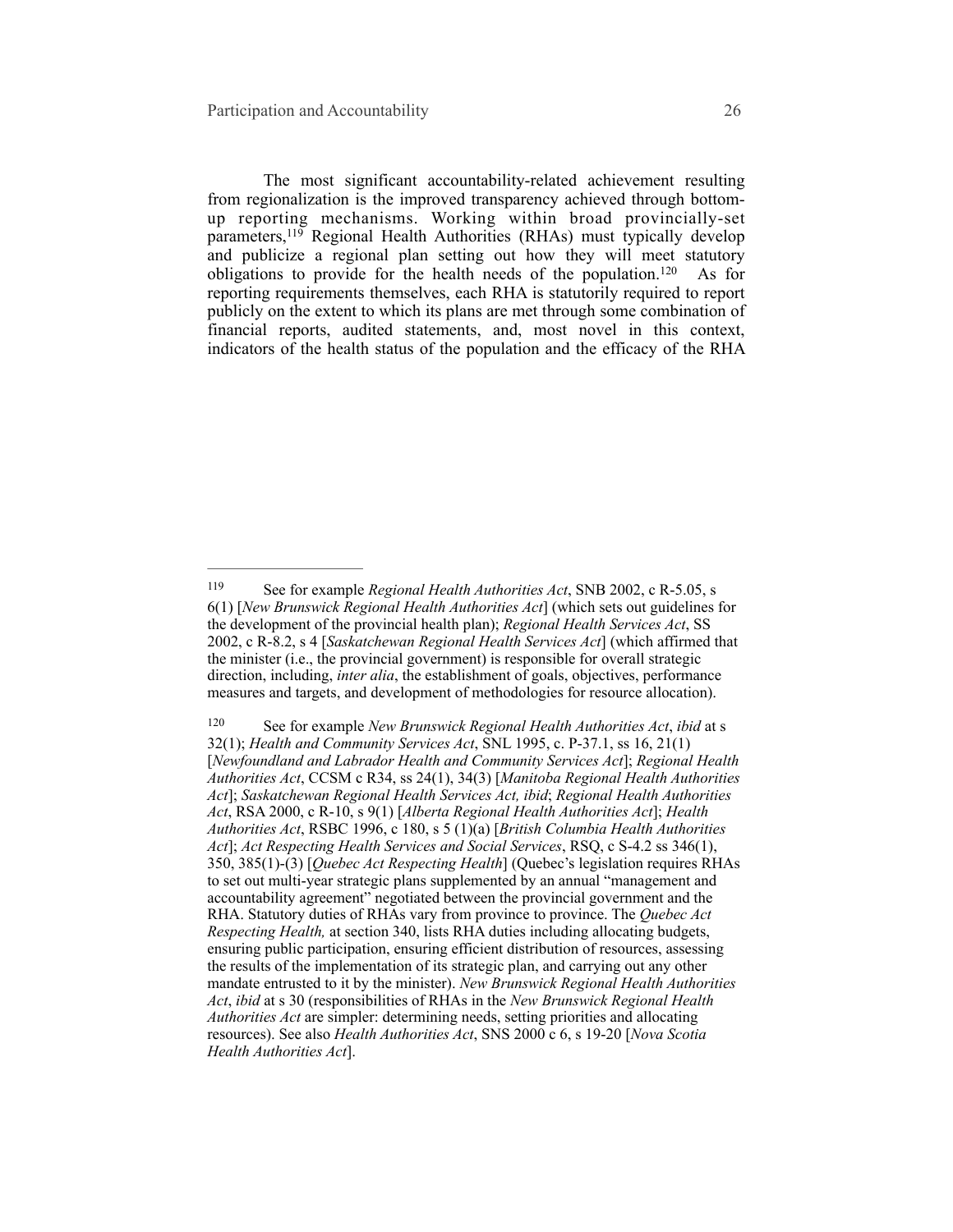basket of services.<sup>121</sup> In addition, most RHA legislation places a premium on the flexibility of objectives and modes of assessment<sup>122</sup> and RHAs increasingly negotiate the addition of accountability mechanisms through "performance agreements" with the provinces and incorporate these into their mandate beyond what is explicitly set out in statutes.<sup>123</sup> RHAs are also required to ensure the release of reports on progress towards achievement.124 The combined result has been a massive shift towards the use of targets or benchmarks, followed by the collection of statistical indicators of population

<sup>122</sup> Saskatchewan Regional Health Services Act, above note 119 at s 54(2); *British Columbia Health Authorities Act*, above note 120 at s 7(2); *Newfoundland and Labrador Health and Community Services Act*, above note 120 at s 24.

<sup>123</sup> See Mark Considine, "The End of the Line? Accountable Governance in the Age of Networks, Partnerships, and Joined-Up Services" (2002) 15:1 Governance 21 at 22 (performance agreements are becoming an increasingly common tool in the public sector for governments to set the course for agencies without micromanaging their work. These are most prominently used in British Columbia and Quebec, where they are becoming increasingly elaborate.). *Quebec's Act Respecting Health*, *supra* note 111 at s 387.5 (this section explicitly requires the use of performance agreements and consequent reporting. Section 385.7 requires that the annual report measure results against the plan in the management and accountability agreement. In addition, legislation requires each RHA to report on the reliability of the data and the monitoring mechanisms. See also British Columbia Ministry of Health, online: Ministry of Health [www.health.gov.bc.ca](http://www.health.gov.bc.ca) (BC consolidates its RHA reports and publishes them on the Ministry of Health website).

 British Columbia Ministry of Health Services, *Report on Health Authority* <sup>124</sup> *Performance Agreements 2002/2003* at 6, online: Ministry of Health [www.health.gov.bc.ca](http://www.health.gov.bc.ca) (the British Columbia Ministry of Health Services describes the purpose of reports pursuant to performance agreements as "an opportunity to compare the performance of health authorities relative to each other, Ministry expectations, and to provide the public with ongoing information on the impact of redesign on patient services").

<sup>&</sup>lt;sup>121</sup> The detail with which legislation prescribes the content of reports varies. See e.g. *Alberta Regional Health Authorities Act*, *ibid* at s 9 (4)(a), 14(2)(b) (in Alberta, for example, annual reports must contain audited financial information, senior management and board remuneration, and "other performance information required by regulation"); *Manitoba Regional Health Authorities Act*, *ibid* s 38(2) (Manitoba legislation specifies that annual reports shall contain, in addition to financial statements, the health services provided, their costs, and a "report respecting the health status of the population and the effectiveness of the health services provided or funded by the regional health authority"); *Nova Scotia Health Authorities Act*, *ibid* s 21(1)(c) (in Nova Scotia, the legislation is more open-ended: district health authorities are required to provide financial statement and "such information as is required by the Minister for the purpose of monitoring and evaluation of the quality, accessibility and comprehensiveness of health services").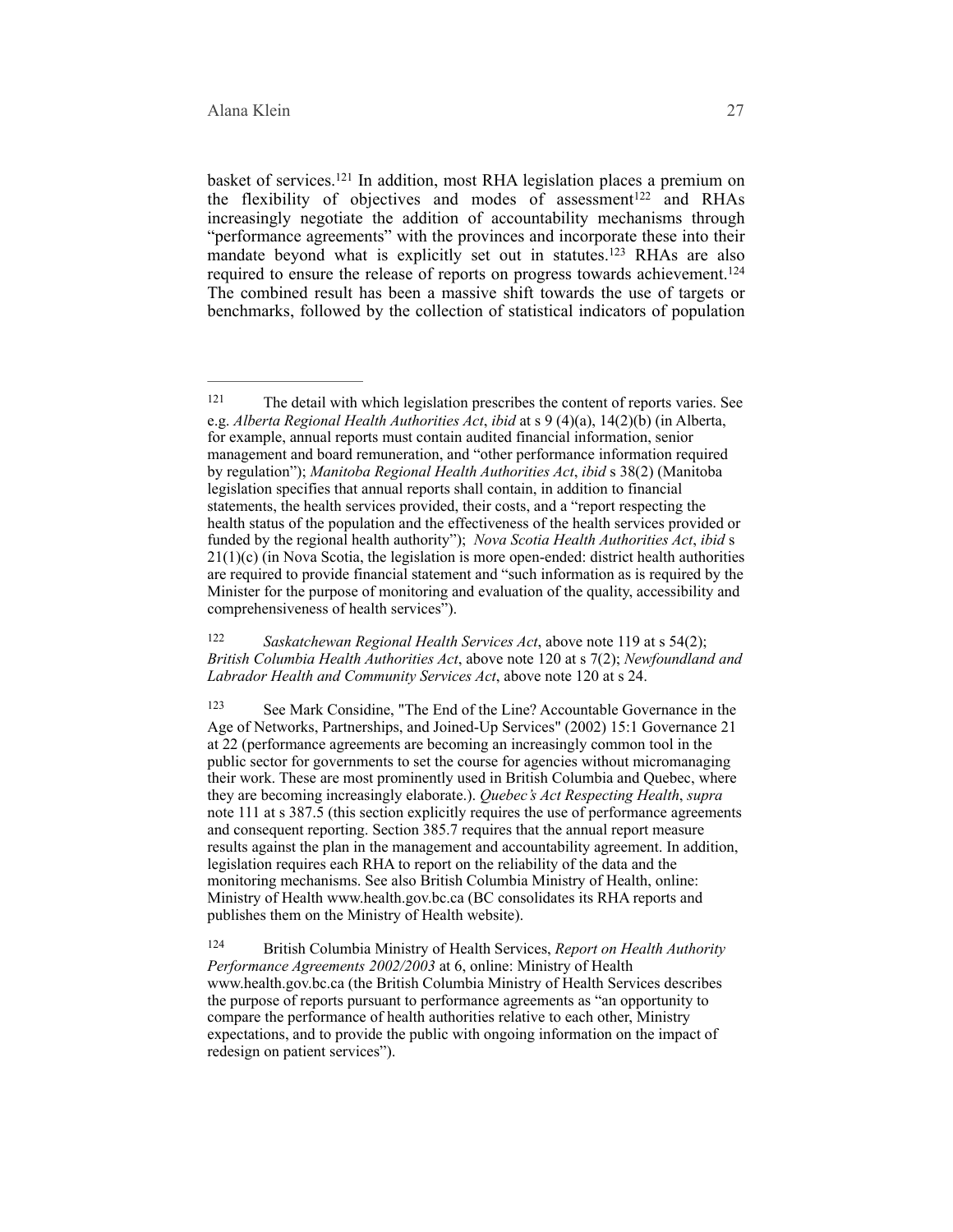health, service usage, wait times, and other aspects of system effectiveness.<sup>125</sup> Flood and Archibald have described this new indicator based system as a "significant improvement on what provincial governments were historically prepared to divulge to citizens.126

Nonetheless, regionalization has not fully lived up to its promise. The most oft-cited obstacle is the failure of most regions to situate full fiscal responsibility for all services within a given region.<sup>127</sup> A broad conception of the social determinants of health would suggest a very wide range of community services be included within a RHA's budget.<sup>128</sup> However, both physician remuneration<sup>129</sup> and drug plans outside hospitals<sup>130</sup> have been left out of RHA budgets, undermining their capacity to redirect funding where participatory processes reveal that it is most needed. In Ontario, regional distribution has allegedly been captured by the interests of policy makers and private medical practitioners whose financial interests are at odds with the promotion of investment in "upstream" factors like social determinants of health.<sup>131</sup> In other words, curative approaches are being unjustifiably preferred, even where preventative approaches that address the social inequities and inequalities that drive poor health might result in better health outcomes. Capture and politicization may explain why, despite legislation demanding responsive planning, in most cases "this year's plan is last year's plan slightly twigged to reflect updated information."<sup>132</sup> Part of the problem may lie in the technical challenge of drawing up formulas for determining relative need that extend beyond age-and-gender-adjusted population

130 *Ibid* at 25.

Colleen Flood & Tom Archibald, *Hamstrung and Hogtied: Cascading* <sup>125</sup> *Constraints on Citizen Governors in Medicare* (2005), online: CPRN www.cprn.org [Flood & Archibald].

*Ibid* at 25. See *Manitoba Regional Health Authorities Act*, above note 120 at 126 s 38(2); *Quebec Act Respecting Health*, *supra* note 119 at s 346.

Flood, Sinclair & Erdman, above note 1 at 193; Lomas, above note 117 at 127 823-24; Lewis and Kouri, above note 116 at 20-3; Moloughney, above note 114.

<sup>&</sup>lt;sup>128</sup> See See Michael Marmot, "Social Determinants of Health Inequalities" (2005) 365 The Lancet 1099 (setting out the potential breadth of the concept of social determinants of health).

<sup>&</sup>lt;sup>129</sup> Lewis & Kouri, above note 116 at 25.

<sup>&</sup>lt;sup>131</sup> McIntosh et al, above note 113.

Jeremiah Hurley, "Regionalization and the Allocation of Healthcare 132 Resources to Meet Population Health Needs" (2004) 5:1 Healthcare Papers 34 at 36 [Hurley].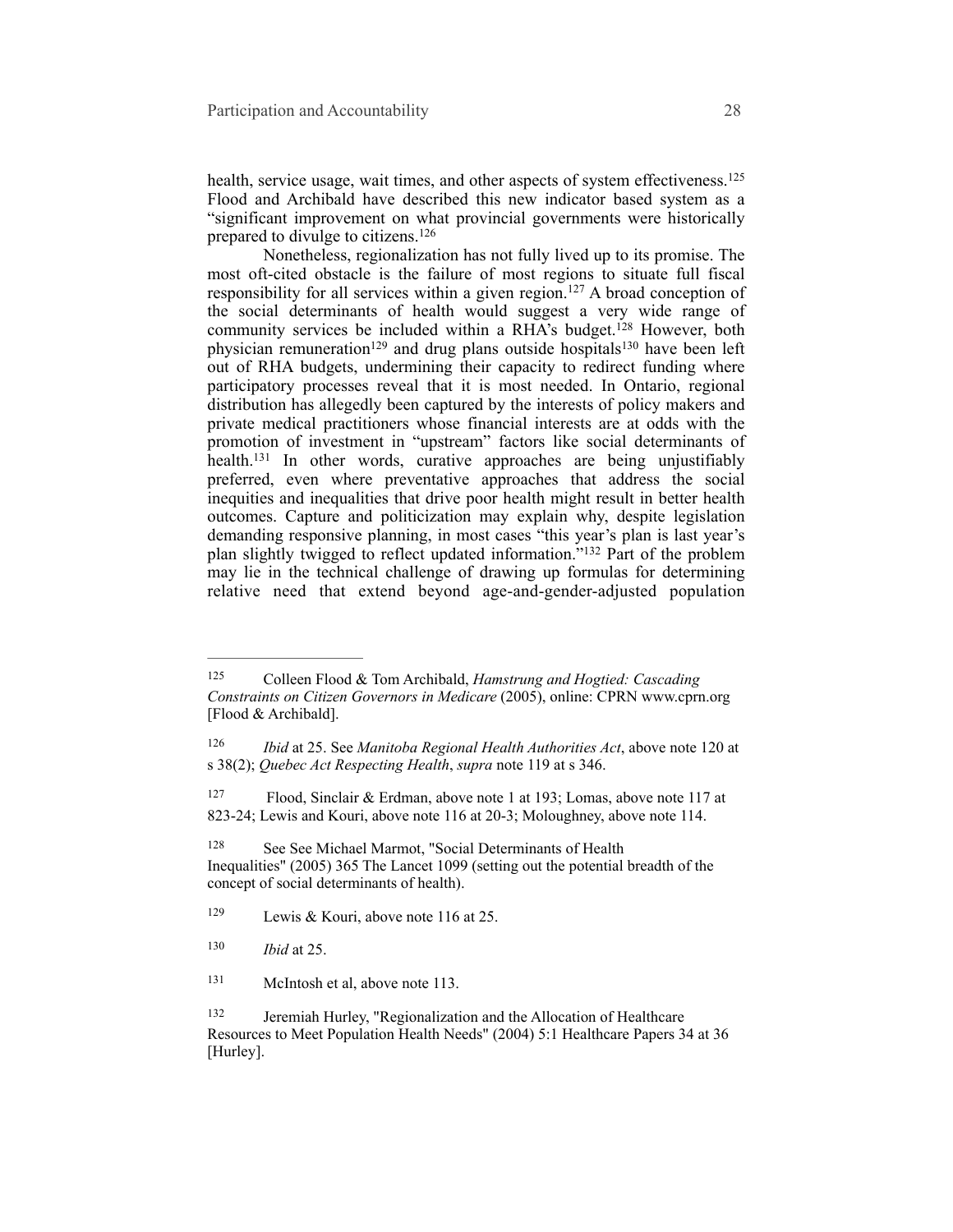counts,  $133$  and the fear that such formulas might become so complex that they shut out stakeholder participation.<sup>134</sup> The difficulties associated with implementing needs-based funding also suggest that it may be impossible to depoliticize allocation decisions within regions.<sup>135</sup>

Instead, the goals of regionalization and rationalization might be better understood not as de-politicizing but modifying the political environment in which the decisions are made. Regionalization and needsbased assessment should not be understood to offer a technocratic solution to moving away from hospital and physician based care and towards prevention, health promotion, and other upstream investments, or to be the solution to the broader problem of spending wisely and fairly. Instead, their promise lies in setting the stage for more transparent allocation, and, much like the new emphasis in human rights approaches set out above, opening up new kinds of spaces for democratic accountability and participation beyond the ordinary political process. Understanding whether the ostensible shifts towards evidence-based distribution through regional consolidation have indeed opened up new spaces for determining the distribution of health care resources particularly for marginalized groups, requires an examination of the accountability frameworks that have accompanied the move towards regionalized governance. This presents a new challenge to social and economic rights advocates, monitors and judges: to attend to the ways in which transparent, accountable governance can reveal and provide space to address illegitimate exercises of power as part of the human rights project.

## **E) Conclusion: New agendas in Human Rights Monitoring, Advocacy, and Scholarship**

In this paper I have argued that human rights actors might usefully take advantage of this shift towards participatory and accountable governance in both right-to-health and in health resource allocation. The move towards regionalization, accompanied as it has been by preoccupations over ensuring accountability, participation, and evidence-based policy, appears notably apt to incorporating new conceptions of human rights and the right to health, as described above. Like the human rights approaches, such an approach begins by recognizing the disproportionate emphasis on curative provisos over social and structural determinants of health. It seeks to dis-entrench structures that support an anachronistic reliance on curative models, and move away from arbitrary, inefficient, and ineffective allocation decisions by coordinating

<sup>&</sup>lt;sup>133</sup> See for example McIntosh et al, above note 113.

<sup>&</sup>lt;sup>134</sup> Hurley, above note 132.

<sup>135</sup> *Ibid* (stating that in retrospect the optimism around needs-based funding coupled with regionalization was unfounded, and that this "perhaps should have been obvious when one reflects how difficult reallocation is within fully integrated, hierarchical organizations, much less a regional health authority with far more muted power").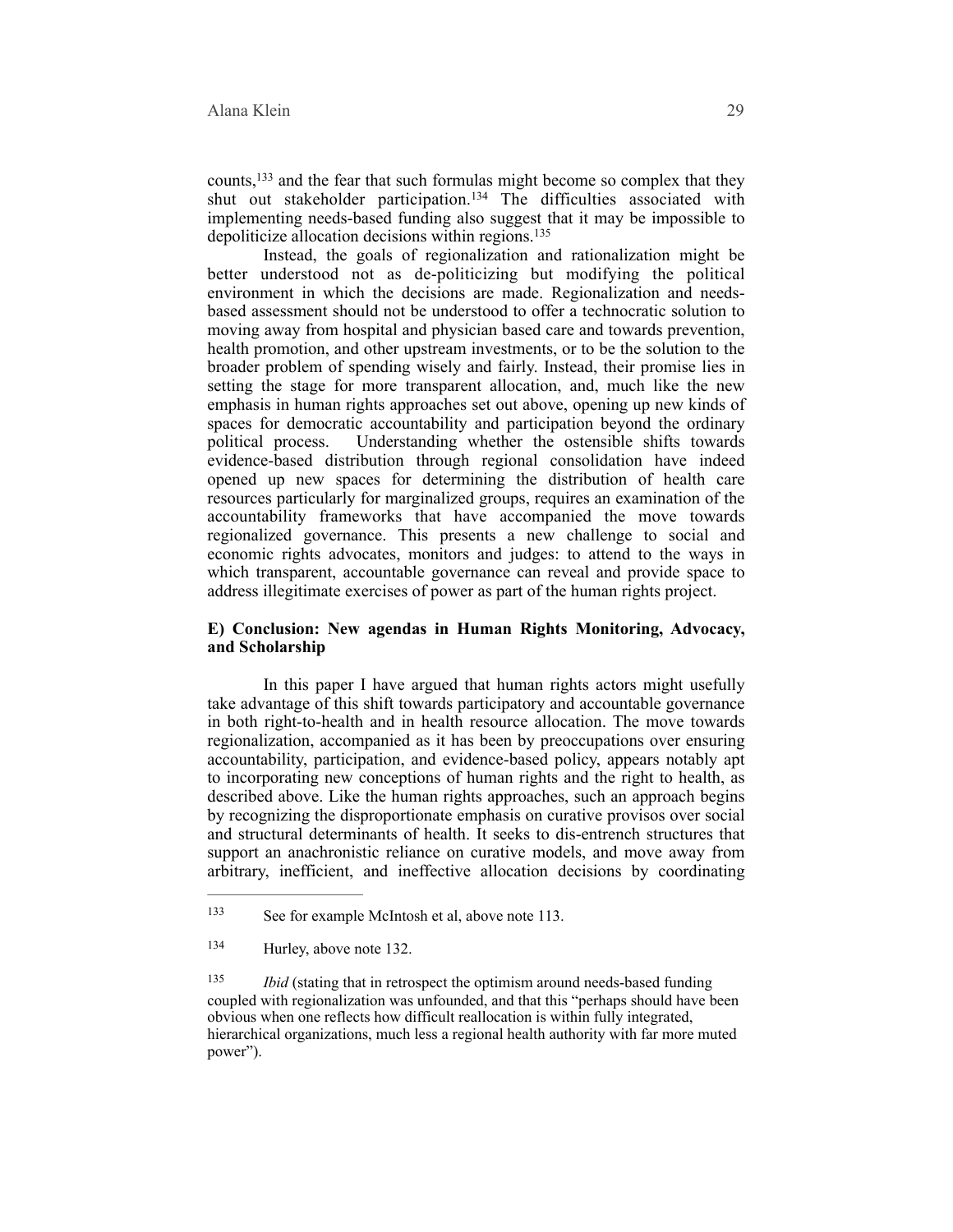services<sup>136</sup> and the opening up of priority-setting mechanisms to flexible, transparent, accountable, and participatory local-level decision making. Participation is sought; transparency and accountability are, likewise, pursued through public planning and reporting. Through orchestration, including comparison of targets and means of achieving progress towards those targets, it might promote continual improvement by revealing progress over time.

At the same time, context is important. Canada's new institutions for managing health care distribution were not designed as, nor do they fully reflect a participation-oriented human rights-based approach to determining distribution of health care resources in Canada. Politically, these changes were motivated by concerns about service integration, cost containment, and communicating accountability to an increasingly dissatisfied public. The changes were also justified publicly with reference to their value for citizen engagement.<sup>137</sup> Unfortunately, in practice the programs are not primarily designed to ensure genuinely responsive, human rights oriented health care allocation decisions. Nonetheless, the ostensible reliance on participatory, transparent, accountable governance to ensure fair and reasonable allocation in both the right to health and in health governance offers new opportunities for advocacy, as well as new questions with which to struggle.

As to the judicial challenges noted above, the existence of such accountability and participation requirements might bolster traditional human rights claims. For example, had human rights-based obligations of participatory accountability guided the process for determining the de-listing of sex reassignment surgery in *Hogan*, the result might have been very different. The *Auton* court, for its part, might have been less fearful of examining the *bona fides* of the claim to services if the choice of which services to provide had been grounded in a more robust and transparent participatory accountability framework.

In terms of policy advocacy, human rights lend credence to the suggestion that if participation, transparency and accountability form the basis of more responsive decision-making, such governance should be extended to *all* health-affecting services.<sup>138</sup> There is, of course, a risk of overextending the scope of what health authorities are required to consider. This potential overextension is a key criticism of the human rights focus on social determinants of health. The more factors that go into reports, indicators, and benchmarks, the greater the risk that spaces opened up for democratic

<sup>&</sup>lt;sup>136</sup> Hunt & Backman, above note 83 at 47-8.

<sup>&</sup>lt;sup>137</sup> Lomas, above note 117 (noting the empowerment rhetoric that came along with regionalization, but doubting whether community participation was ever necessary to the central vision of regionalization, and suggesting that empowerment was bound to take a backseat to cost-cutting goals).

<sup>&</sup>lt;sup>138</sup> See Martha Jackman, "The Right to Participate in Health Care and Health Resource Allocation Decisions Under Section 7 of the Canadian Charter" (1995/1996) 4:2 Health L Rev 3.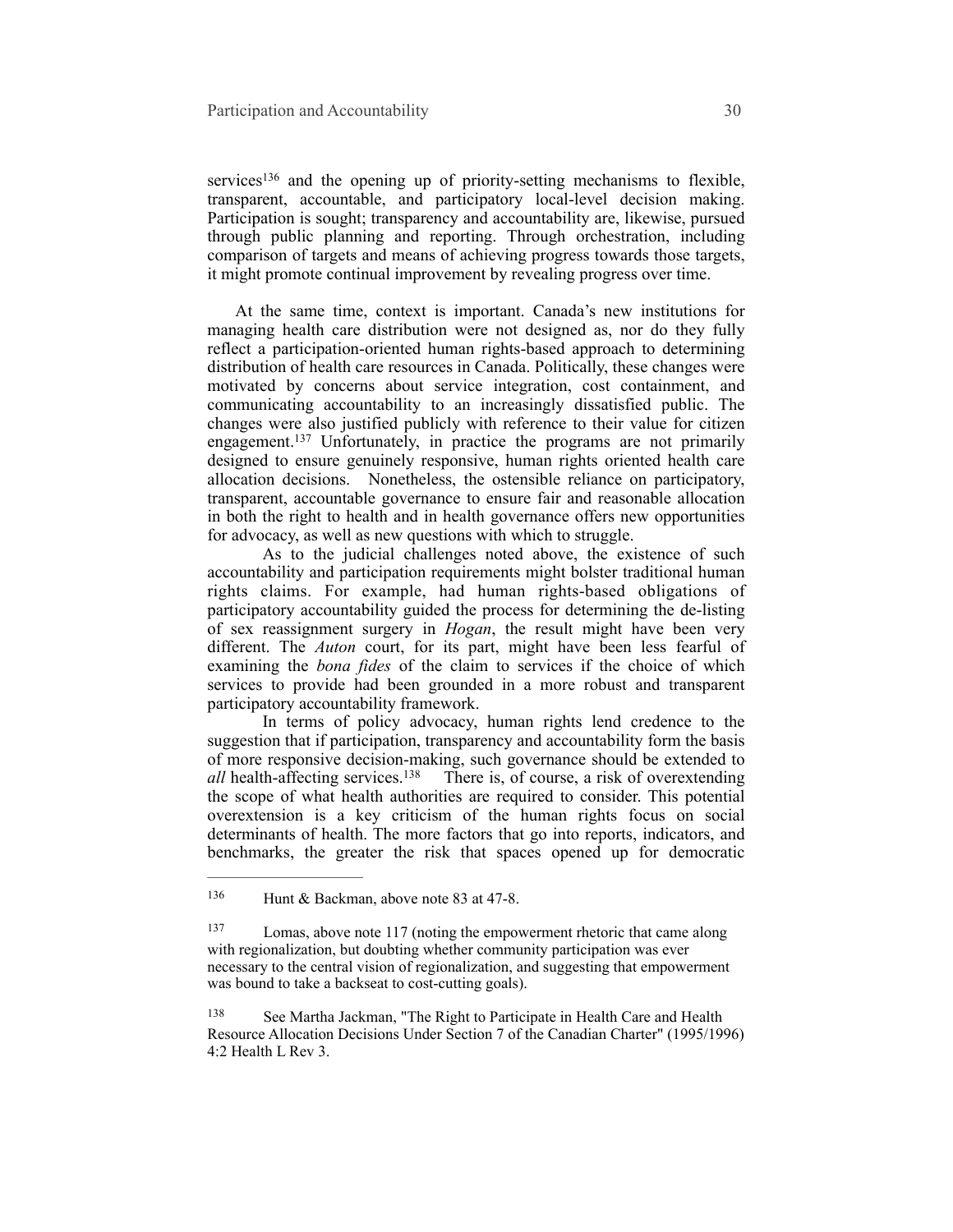participation will be too complex for stakeholders to navigate. In this particular context, however, this difficulty is largely outweighed by the concerns noted by those committed to a fair distribution of health resources based on need rather than ability to pay. They argue that the historic focus on funding hospital and physician services operates at the expense of social determinants—the social and political exclusion and inequality that drives poor health. Placing social determinants on a level, deliberative playing field may be the best way to ensure the process of identifying and ranking determinants (even as they remain potentially boundless) against traditional health services becomes possible in the context of ossified health care allocation structures.

 Finally, given the increasing importance placed on participation and accountability at the international level, human rights monitors, scholars, and advocates should carefully monitor the practice of participatory governance in the Canadian health care context, with a view to evaluating whether, when, and how meaningful participation can be assured in these kinds of contexts. Human rights can provide important justification for insisting on real rather than 'sham' opportunities for participation. In practice, most RHA legislation in Canada provides only modestly for citizen involvement.<sup>139</sup> Processes themselves may not create room for meaningful participation, for example, when uni-directional flows of information (typically from professionals to citizens) have stood in place of real deliberative exchange,  $140$  or information presented was too technical or rushed through for participants to understand.<sup>141</sup> Moreover, there is little evidence that citizen deliberators are actually listened to.<sup>142</sup> A more troubling problem is addressing power differences among participants. Left unassisted, those with the fewest resources are likely to be least able to participate. Unstructured participation might result in certain citizen voices being disproportionately heard. Expensive autism treatment<sup>143</sup> may generate more support than inexpensive,

<sup>&</sup>lt;sup>139</sup> See Flood & Archibald, above note 125 at 23-5.

Julia Abelson et al, "Deliberations about Deliberative Methods: Issues in the 140 Design and Evaluation of Public Participation Processes" (2003) 57:2 Soc Sci & Med 239 at 246.

*Ibid*. <sup>141</sup>

<sup>&</sup>lt;sup>142</sup> *Ibid* at 247.

<sup>&</sup>lt;sup>143</sup> Eric Fombonne, "The Prevalence of Autism" (2003) 289:1 J Am Med Ass 87 at 89 ("… ironically, what has triggered substantial social policy changes in autism appears to have little connection with the state of the evidence. . . . [F]urther consideration should be given to how and to why the least evidence-based claims have achieved impressive changes in funding policy")